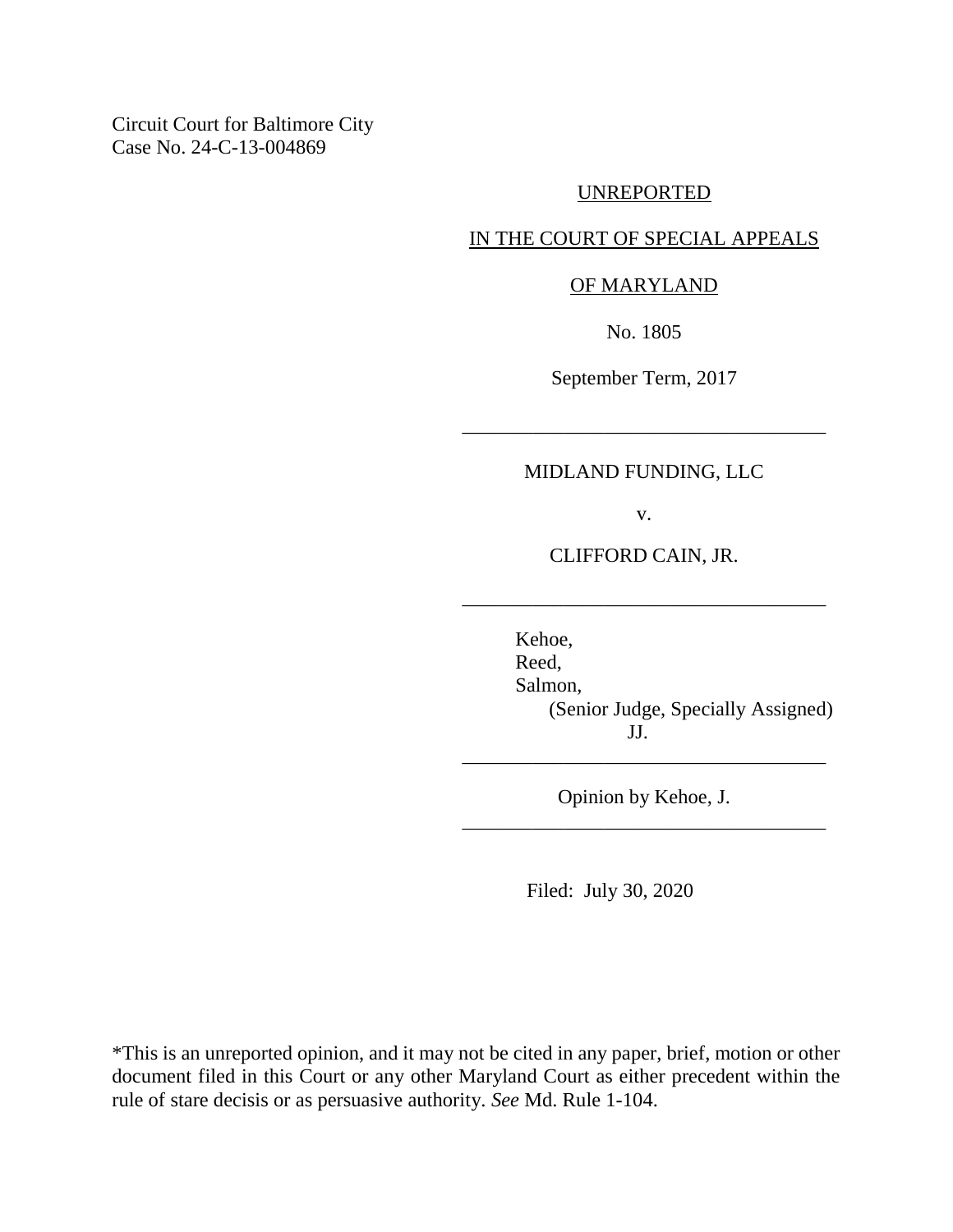Clifford Cain, Jr., filed a civil action in the Circuit Court for Baltimore City against Midland Funding, LLC. In it he asserted that a judgment obtained by Midland against him in a collection action was void and that he was entitled to declaratory and injunctive relief as well as money damages based upon several different theories. Additionally, Cain sought to have his lawsuit certified as a class action.

Midland did not agree with any of this and eventually filed a motion to dismiss or, in the alternative, for summary judgment as to all claims. Cain responded with his own motion for partial summary judgment. The court's disposition of these motions satisfied neither party. Midland filed an appeal and Cain a cross-appeal. Between them, they raise eleven issues, which we have reworded, re-ordered, and consolidated:

1. Does this court have appellate jurisdiction over this case?

2. Did the circuit court err in concluding that Cain's claims for damages were time-barred?

3. Did the circuit court err in concluding that Midland's judgment against Cain was void?

4. Did the circuit court have the authority to enter a declaratory judgment under the Declaratory Judgment Act?

5. Did Midland's Settlement Agreement with the Maryland Collection Agency Licensing Board authorize it to act as a collection agency?<sup>1</sup>

Cain:

 $<sup>1</sup>$  The parties set out the issues as follows:</sup>

<sup>1.</sup> Is Midland permitted to pursue its piecemeal, interlocutory appeal to this Court?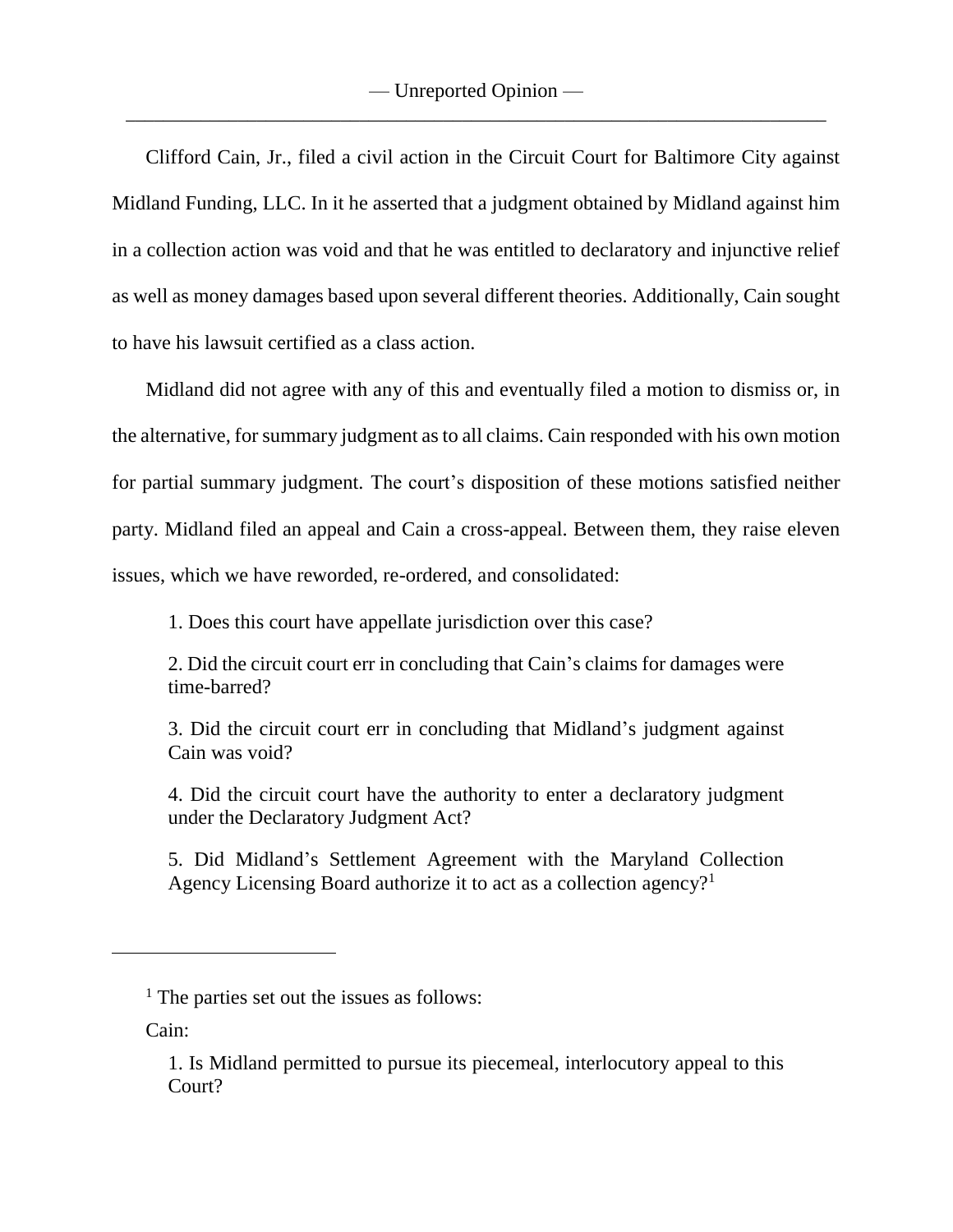This Court has already addressed Cain's arguments that we lack appellate jurisdiction. We hold that Cain's claims for monetary relief are time-barred. The remaining questions have been answered by the Court of Appeals' opinion in *LVNV Funding LLC v. Finch*

5. Did the Circuit Court fail to properly consider the application of the continuing harm doctrine to Cain's claim for unjust enrichment?

6. Did the Circuit Court fail to properly recognize cross jurisdictional and class action tolling?

7. Under the factual and legal issues already determined under the law of the case doctrine, did the Circuit Court apply the wrong statute of limitations to Cain's legal claims?

Midland:

1. Did the circuit court err in holding that Cain's claims for ancillary monetary relief were not time-barred?

2. Did the circuit court err in finding a justiciable controversy under the [Declaratory Judgment Act]?

3. May Midland be sued for actions that were lawful under its settlement with the Licensing Board?

4. Was [Midland's judgment against] Cain void?

<sup>2.</sup> Did the Circuit Court abuse its discretion by staying all matters pending before it in light of Midland's improper appeal?

<sup>3.</sup> Did the Circuit Court commit mistakes of law and abuse its discretion by ruling on Midland's motion for summary judgment before ruling on Cain's Motion to Compel and Cain's Md. Rule 2-501(d) request?

<sup>4.</sup> Did the Circuit Court make a finding of fact which was not supported by purported evidence advanced by Midland and otherwise gave improper credit to Midland's illegal activities done in violation of an Executive Branch enforcement action to cease and desist its business activities?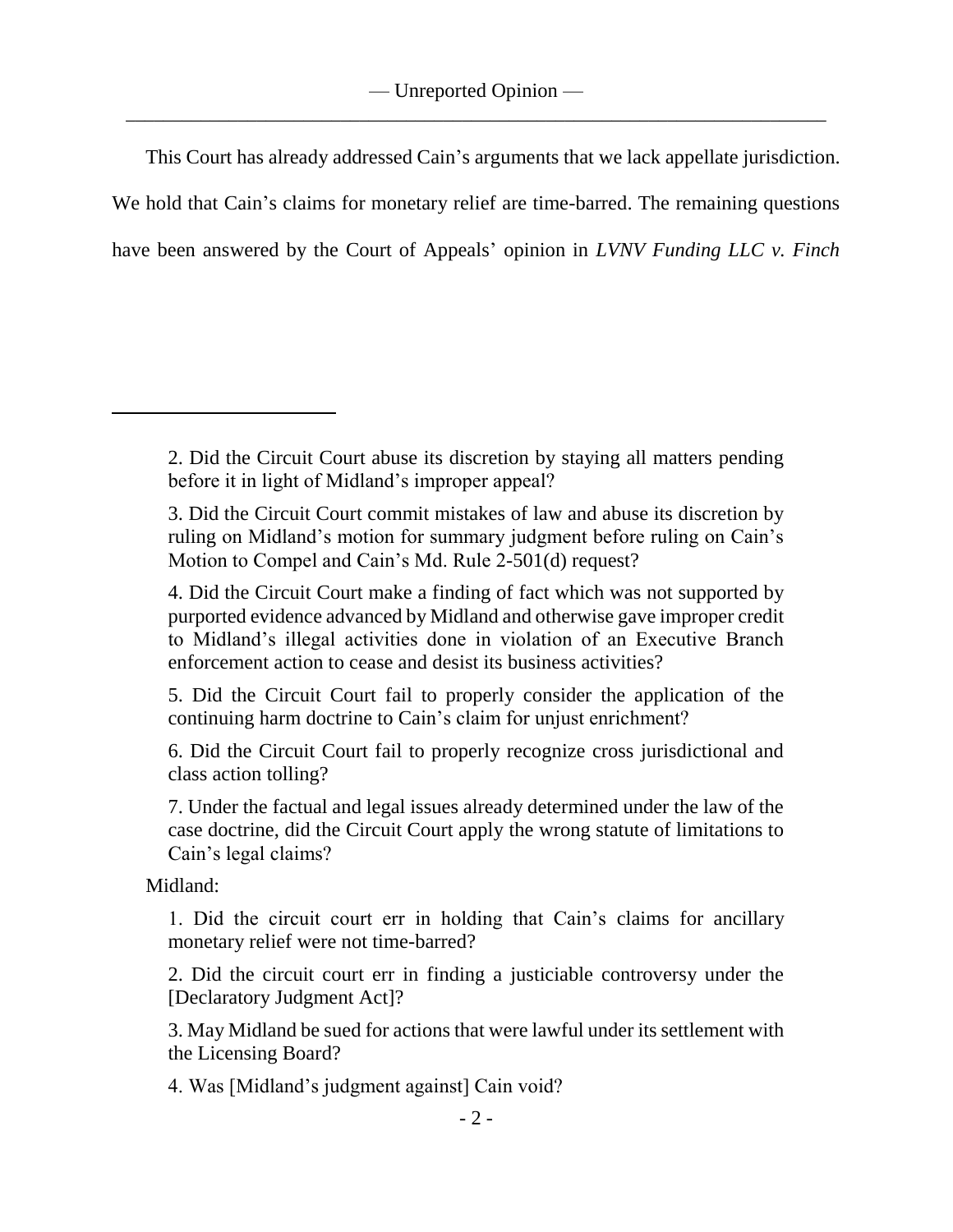(*Finch III*), 463 Md. 586 (2019). <sup>2</sup> We will affirm the circuit court's judgment in part, reverse it in part, and remand this case for further proceedings.

### **Background**

#### *The collection action*

Midland is a consumer-debt buyer, that is, it purchases bulk portfolios of past-due consumer debt from lenders for purposes of collection. *See Finch III*, 463 Md. at 593–94 (describing the debt-buying industry). In January 2009, Midland purchased a portfolio of past-due loans from Citibank. Among them was an unpaid balance on a credit card account owed by Cain. On March 30, 2009, Midland filed a collection action against Cain in the District Court of Maryland, sitting in Baltimore City. Cain was served with the complaint and filed a notice of intention to defend in which he requested a postponement of the trial date so that he could obtain counsel. When the trial was held on August 19, 2009, Cain did not appear. Judgment by affidavit was entered in Midland's favor in the amount of \$4,520.54, plus costs. On September 25, 2009, Midland received a partial payment of \$300 towards the judgment.<sup>3</sup> On October 29, 2010, Midland filed a request for a writ of garnishment to collect the remaining balance. Whether through garnishment or by other

<sup>2</sup> To distinguish it from *Finch v. LVNV Funding, LLC* (*Finch I*), 212 Md. App. 748, *cert. denied*, 435 Md. 226 (2013), and *LVNV Funding LLC v. Finch* (*Finch II*), No. 1075, 2017 WL 6388959 (Md. Ct. Spec. App. 2017), *vacated*, 463 Md. 586 (2019).

<sup>&</sup>lt;sup>3</sup> Cain asserts that this payment is irrelevant because Midland's records do not show who made the payment. We will discuss this later in our analysis.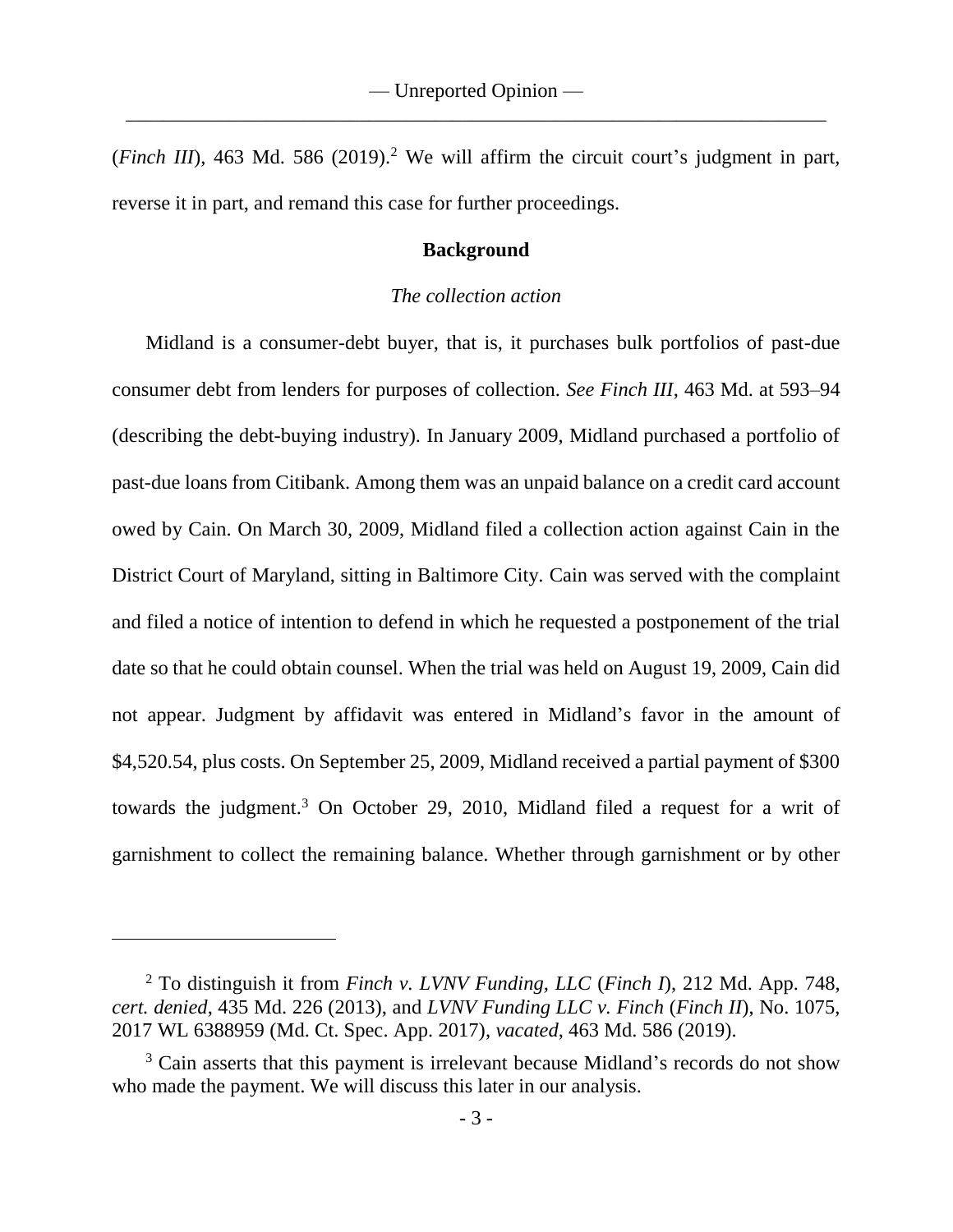means, the balance due was paid and Midland filed an order of satisfaction on August 8, 2012. It is undisputed that, at the time it filed its action against Cain, was granted judgment, and received its first payment from him, Midland was not a licensed debt-collection agency under Maryland law.

## *Midland's Licensing Status*

The Maryland Collection Agency Licensing Act ("MCALA")<sup>4</sup> requires debt-collection agencies to obtain licenses from the Maryland Collection Agency Licensing Board. *Finch III*, 463 Md. at 595. The Licensing Board took the position that debt buyers like Midland were required to obtain Maryland licensure before attempting to collect debts in Maryland. Midland disagreed, asserting that it was not required to obtain a Maryland license because it did not directly engage in debt-collection activities in Maryland but instead hired lawyers and collections agencies to do so.<sup>5</sup> On September 16, 2009, the Board entered an administrative order requiring Midland and a number of its affiliates to cease and desist collection activities in Maryland.

On December 17, 2009, Midland, several of its affiliates, and the Board entered into a settlement agreement. Pursuant to the agreement, Midland agreed to stay all of its active

<sup>4</sup> Md. Code, §§ 7-101 to -502 of the Business Regulation Article.

<sup>5</sup> In this regard, Midland was wrong. *See Finch III*, 463 Md. at 606 (holding that on and after October 1, 2007, "debt buyers who engaged directly or indirectly in the business of collecting consumer debt that they owned and that was in default when they acquired it needed to be licensed" (footnote omitted)).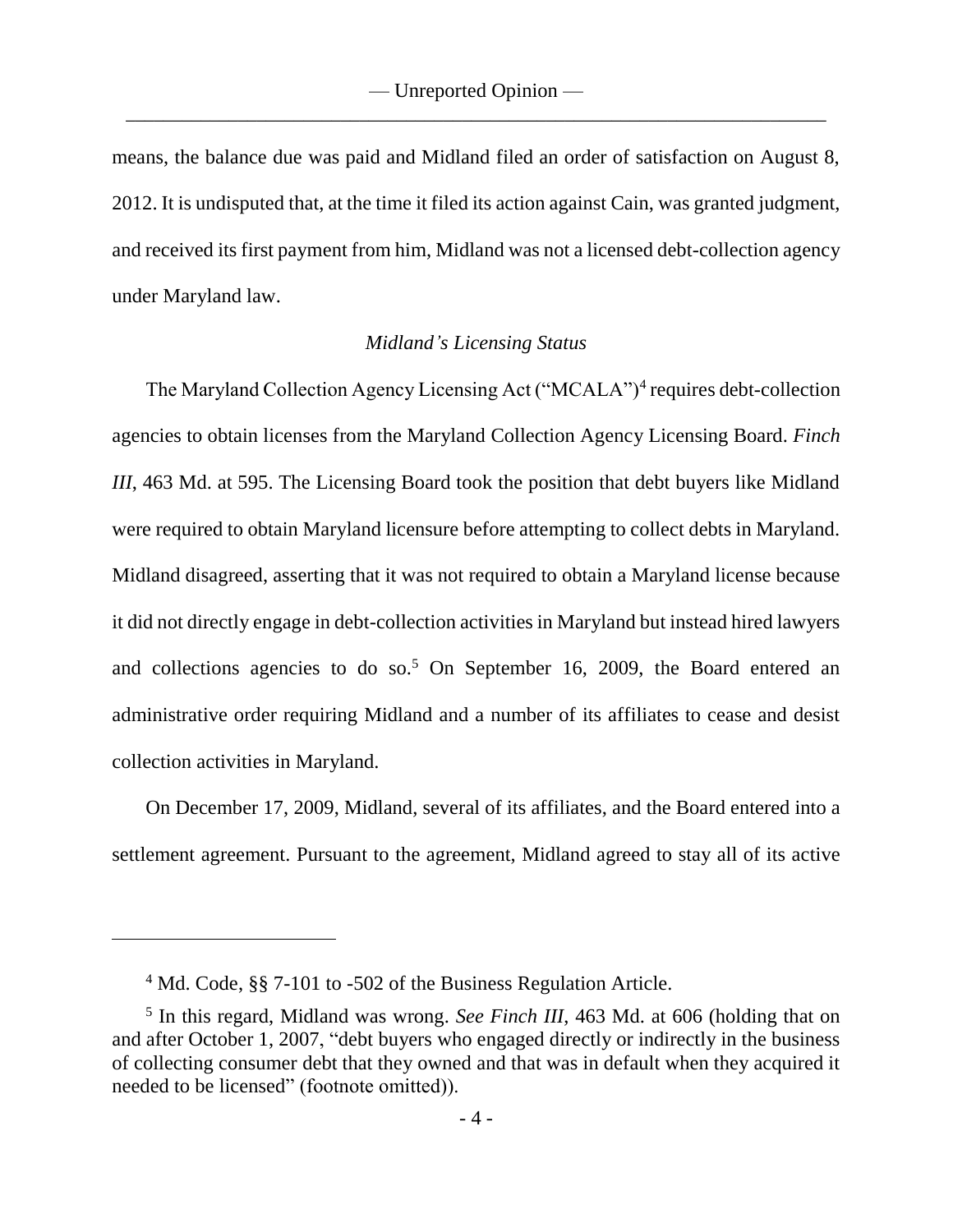collection-related actions in Maryland and not to file any new collection-related actions in Maryland until it was issued a license by the Licensing Board.

The agreement also provided that after it obtained the proper license, Midland could "file appropriate motions with the Maryland State courts or take other appropriate actions in order to have the voluntary stay referenced above lifted by the courts." Midland also agreed to pay a  $$998,000$  penalty.<sup>6</sup> On January 15, 2010, the Licensing Board issued Midland a collection-agency license.

# *The Johnson v. Midland Litigation*

On September 10 2009, Delvell Johnson and Denise Y. Roarty filed a civil action against Midland in the United States District Court for the District of Maryland. *Johnson v. Midland Funding, LLC*, D. Md. Civil No. 09-2391. The plaintiffs sought class-action certification. The proposed class was defined as:

all natural persons who reside in Maryland and who have been the subject of consumer debt collection efforts by Midland within three years immediately preceding the filing of this class action that included the filing of an action before a Court of the State of Maryland.

Cain was a putative member of the *Johnson* plaintiffs' proposed class. In June 2010, the parties agreed to a settlement in the *Johnson* case. As part of the settlement, the plaintiff

<sup>6</sup> The agreement also stated that the Board dismissed its charges against Midland's affiliates.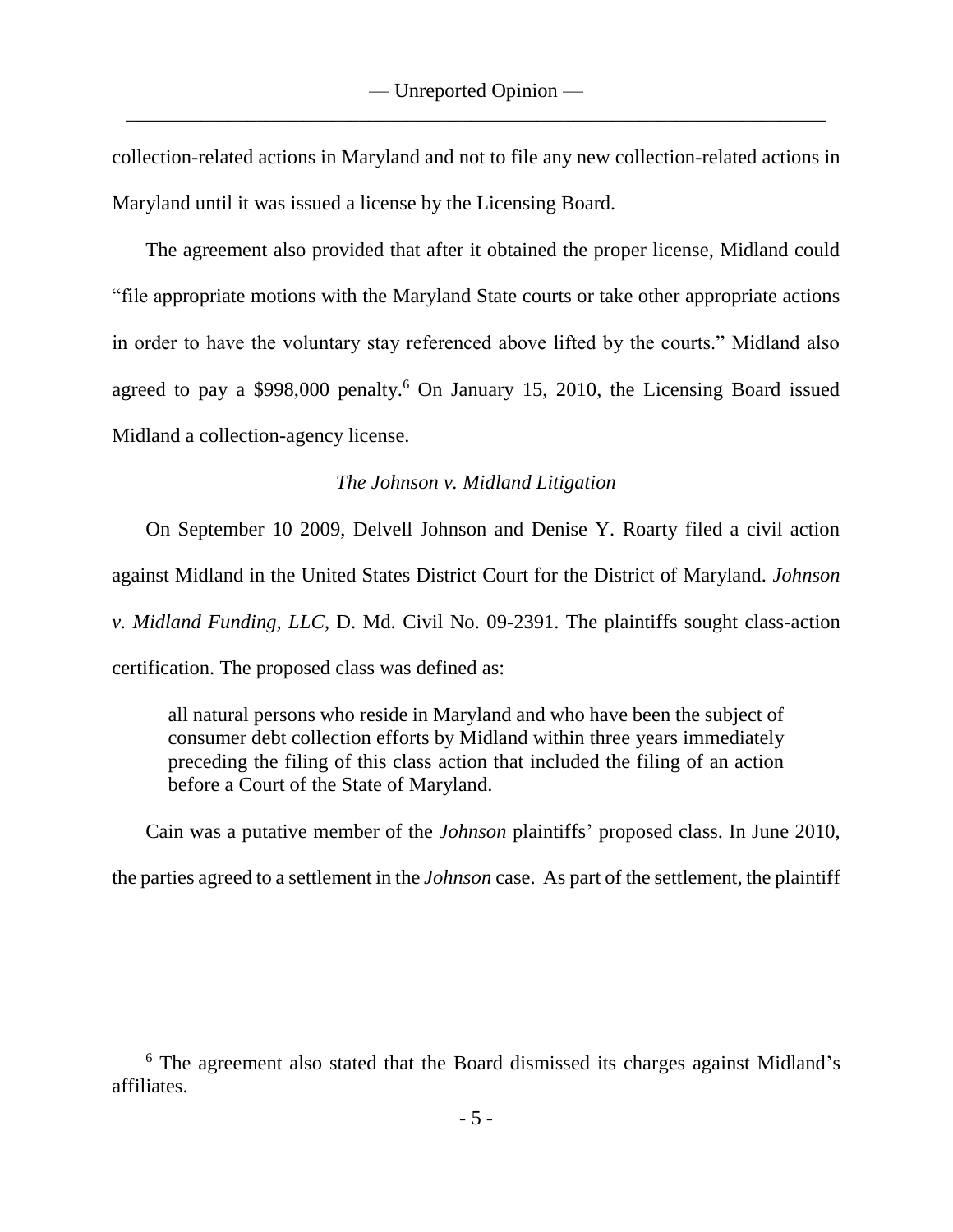class was redefined to exclude persons (like Cain) against whom Midland had obtained a judgment. The federal court approved the settlement on March 10, 2011.

# *The Present Action*

Cain filed the present action on July 30, 2013. The complaint alleged that Midland improperly sought to collect debts as an unlicensed collection agency, and that as a result of those improper collections actions, the judgments obtained by Midland were void. Specifically, Cain asserted that the judgments were void because:

Midland lacked standing in Maryland to collect those debts before it obtained the mandatory license required by Maryland law. Without the mandatory license it was not legally entitled to payment on the debts and had suffered no protectable injury or standing which was required for it to obtain the jurisdiction of the state courts.

Cain requested several forms of relief, including a declaration that Midland was not entitled to interest, attorney's fees or court costs on his debt because it was acting unlawfully as an unlicensed collection agency; a declaration that Midland's judgment against Cain was void; injunctive relief; and money damages based on the theories of unjust enrichment as well as Midland's violations of the MCALA, the Maryland Consumer Debt Collection Act ("MCDCA"),<sup>7</sup> and the Maryland Consumer Protection Act ("MCPA").<sup>8</sup>

<sup>7</sup> Md. Code, §§ 14-201 to -204 of the Commercial Law Article ("Com. Law.").

<sup>8</sup> Com. Law §§ 13-101 to -501.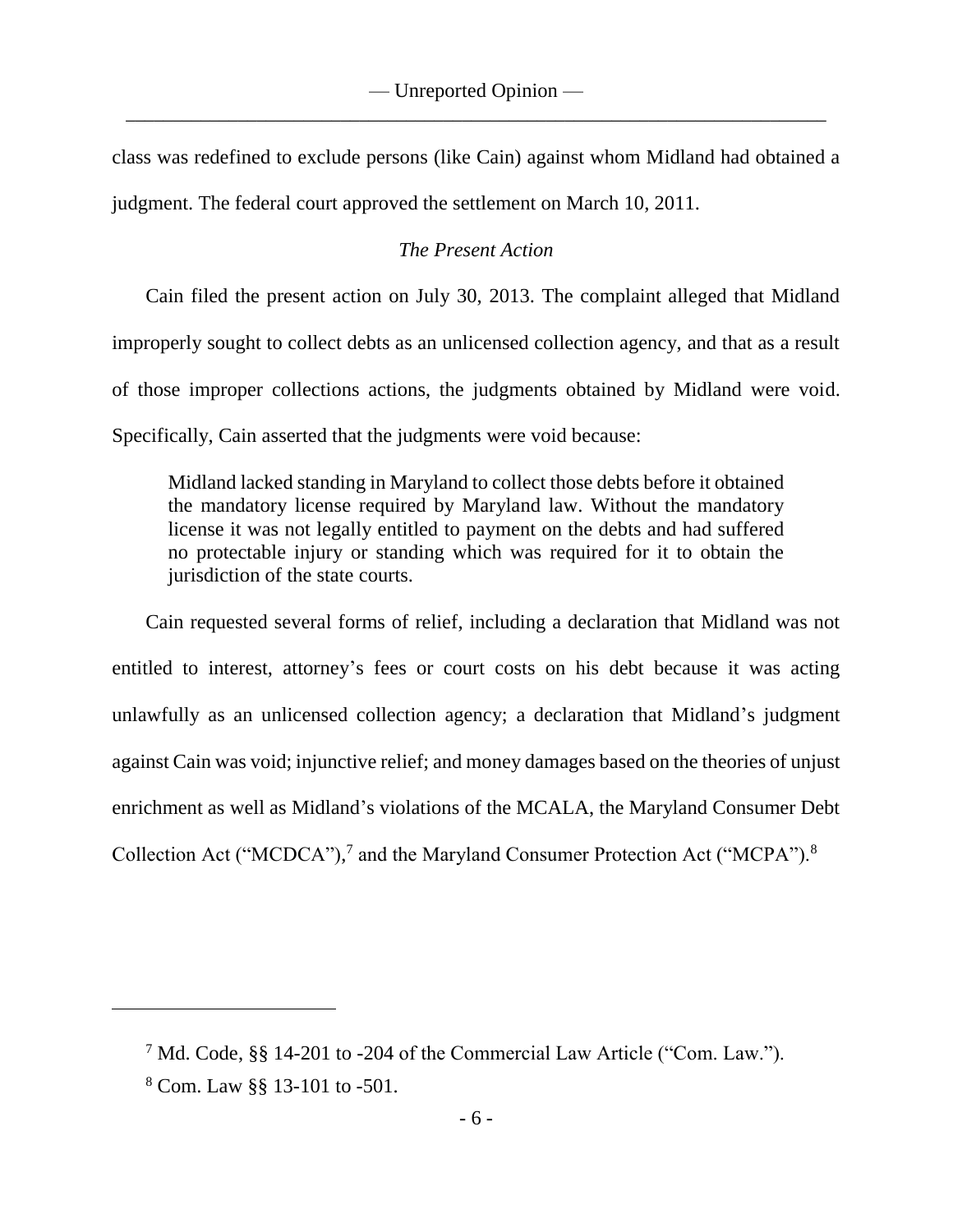Additionally, Cain sought to have his lawsuit certified as a class action, the proposed class consisting of all persons sued by Midland in Maryland courts from October 30, 2007, to October 14, 2010, and against whom Midland had obtained judgments.

The case then took a procedural detour. Midland's claim against Cain was based on his failure to make payments on an overdue credit card balance. Midland asserted that it was entitled to invoke a mandatory arbitration clause contained in the credit card agreement between Cain and Citibank. Both the circuit court and a panel of this Court agreed with this contention, *see Cain v. Midland Funding, LLC*, No. 530, 2016 WL 1597179, at \*15 (Md. Ct. Spec. App. 2016), but the Court of Appeals did not, *see Cain v. Midland Funding*, 452 Md. 141, 163 (2017) ("Because Midland's 2009 collection action is related to Cain's claims, Midland waived its right to arbitrate the current claims when it chose to litigate the collection action.").

The opinion of the Court of Appeals in *Cain v. Midland Funding* was filed on April 24, 2017. On June 2, 2017, Midland filed a motion to dismiss or, in the alternative, for summary judgment. Midland presented a number of contentions. The ones relevant to the present appeal are: (1) none of the counts were justiciable because Cain did not have a private cause of action against Midland for its alleged violation of Maryland law;<sup>9</sup> (2) all counts were time-barred by the applicable statute of limitations or laches; and (3) the circuit

<sup>9</sup> A more or less identical contention was rejected by the Court of Appeals in *Finch III*, 463 Md. at 611–12.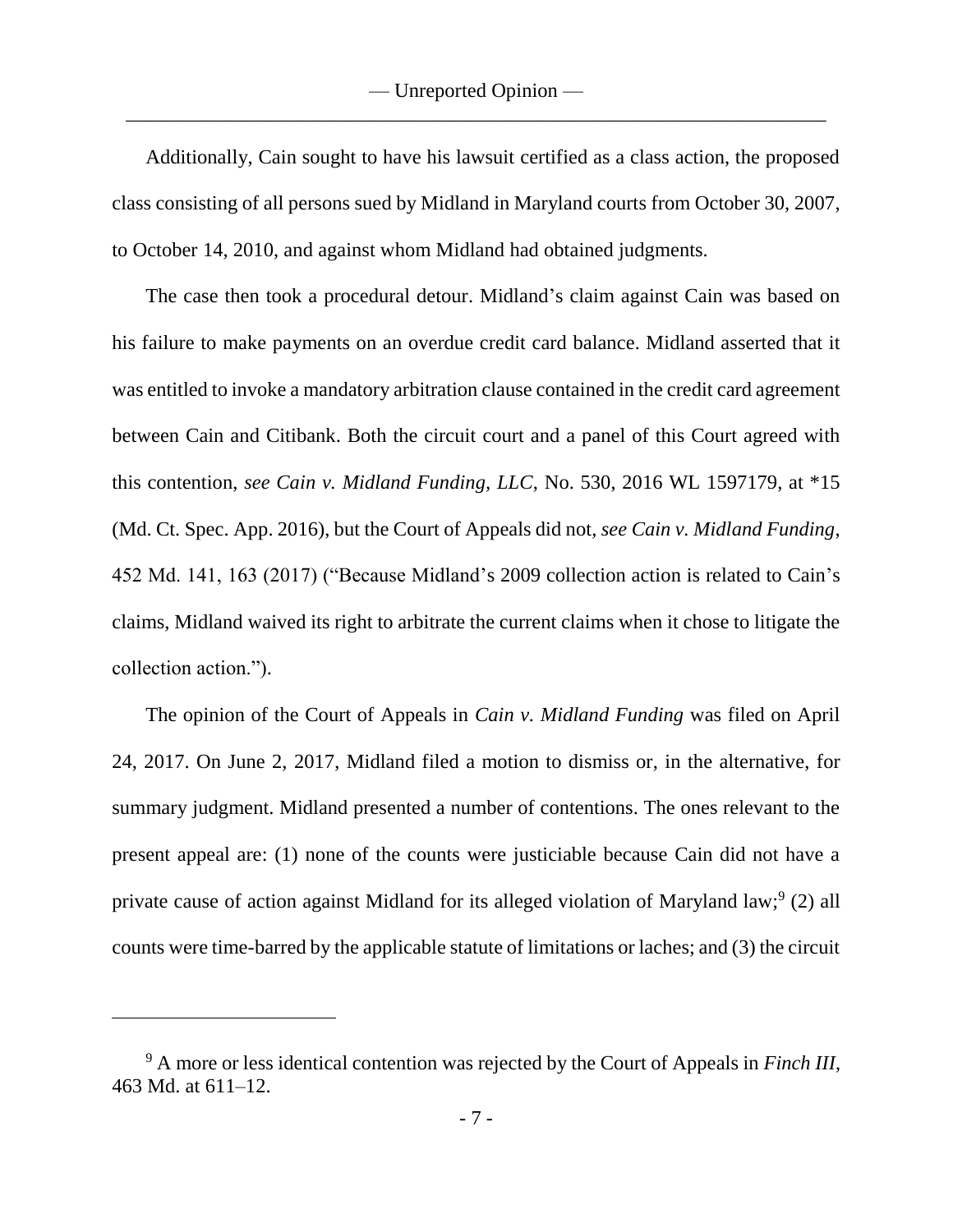court lacked the authority to declare a judgment entered by the District Court void and, relatedly, that Cain was not permitted to attack an allegedly void judgment by instituting a separate lawsuit.

A month later, Cain filed an opposition to Midland's motion, as well as his own motion for partial summary judgment. Citing to *Finch I*, 212 Md. App. 748, Cain argued that he was entitled to summary judgment as a matter of law as to his requests for declaratory judgment because there was no dispute that Midland was not licensed in Maryland when it obtained its judgment against him. Cain also requested that the court decide that his additional claims were not time-barred because the statute of limitations was tolled by virtue of the class-action-tolling doctrine recognized by the Supreme Court in *American Pipe & Construction Co. v. Utah*, 414 U.S. 538 (1974), and adopted by the Court of Appeals in *Philip Morris USA, Inc. v. Christensen*, 394 Md. 227 (2006). Because Midland's and Cain's arguments in their motions mirror those they make on appeal, we will discuss them in more detail later in this opinion.

In July 2017, Cain moved for an order to compel discovery. Cain alleged that Midland had supplied unresponsive answers to interrogatories that prejudiced Cain, and he requested the court to issue an order compelling Midland to provide full responses to any outstanding discovery.

On September 13, 2017, the circuit court held a hearing on Midland's motion and Cain's motion for partial summary judgment. In a written opinion dated September 21, 2017, the court addressed the claims of the parties. The court granted each motion in part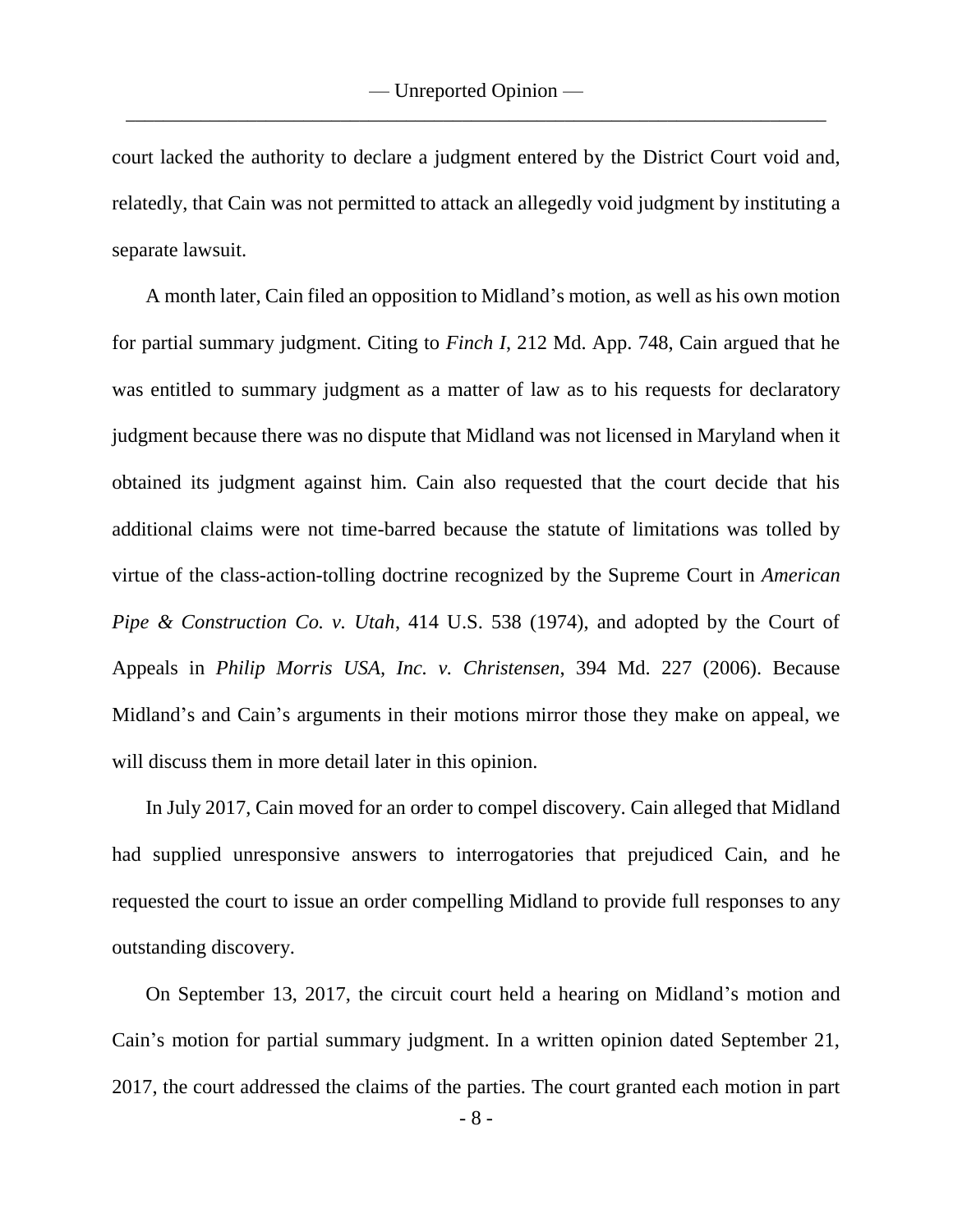and denied each in part. Both parties filed motions to alter or amend the court's judgment. When everything was said and done and, as pertinent to the issues before us, the court concluded that:

(i) As a result of its violations of the Maryland Collection Agency Licensing Act, Midland's judgment against Cain was voidable and he was entitled to a declaratory judgment vacating that judgment.

(ii) The three-year statute of limitations set out in Courts & Jud. Proc.  $\S$  5-101 applied to Cain's unjust enrichment claim. Cain's cause of action for unjust enrichment accrued on the date Midland received its first payment, which was September 25, 2009. Because Cain's civil action was filed on July 30, 2013, Cain's unjust enrichment claim was timebarred. The circuit court declined Cain's invitation to apply the concept of crossjurisdictional class action tolling to his unjust enrichment claim.

(iii) Cain's claims for damages arising out of Midland's violations of Maryland Consumer Debt Collection Act and the Maryland Consumer Protection Act were subject to the twelve-year limitations period specified in Courts & Jud. Proc.  $\S$  5-102(a)(3) for an action on a judgment.

(iv) Because the judgment against Cain had been paid and an order of satisfaction filed, there was no basis to grant the injunctive relief sought by him.

- 9 -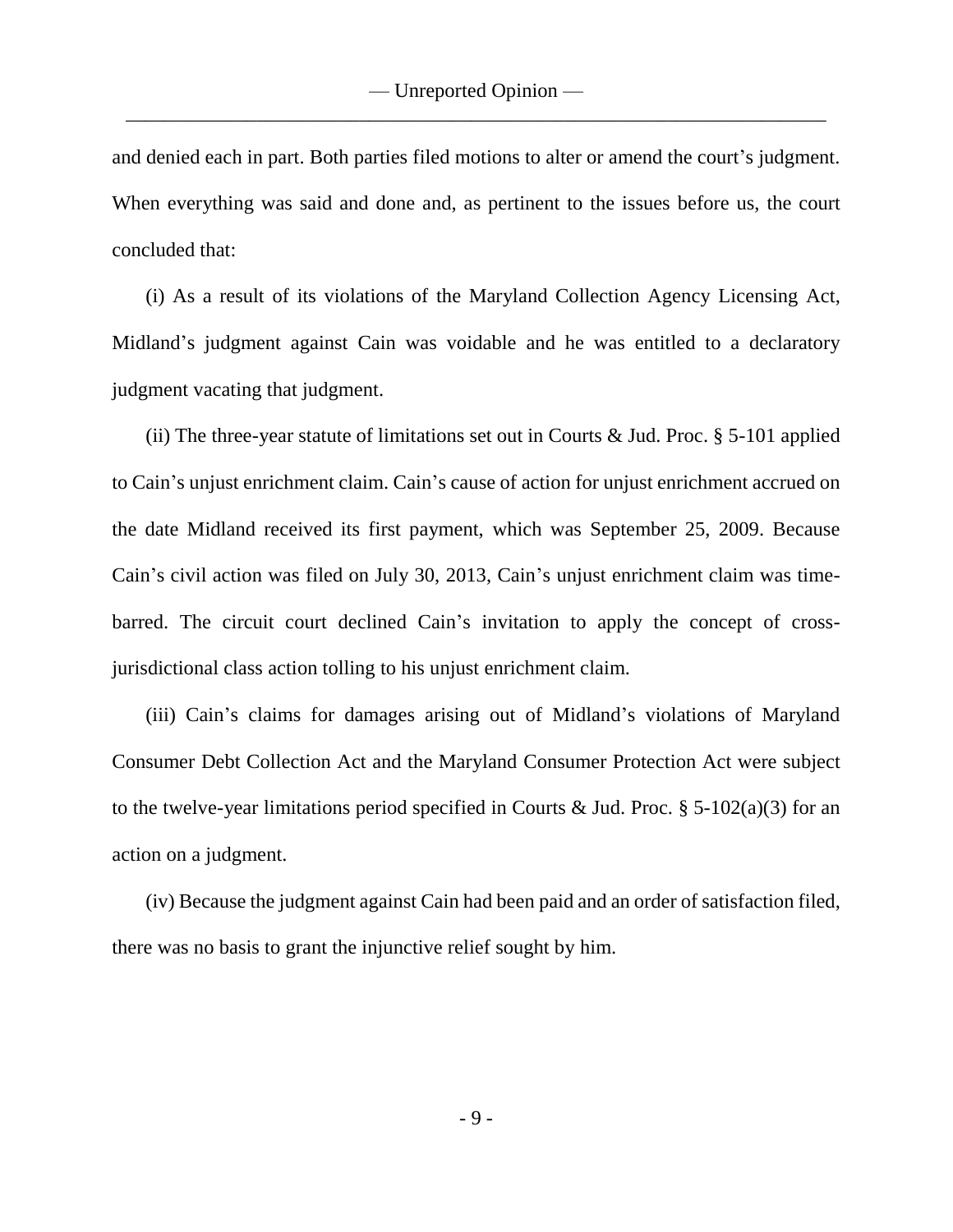On the same day,  $10$  the court signed a "declaratory judgment" in favor of Cain in the amount of \$4,520.54, plus costs and post-judgment interest, and vacated the judgment entered in Midland's favor in the collection action. Also on that day, Cain filed an amended complaint to add Cassandra Murray as an additional named plaintiff. <sup>11</sup>

 $\overline{a}$ 

The Court of Appeals never reached that question. On September 25, 2015, the U.S. District Court approved Murray's request to voluntarily dismiss her claims without prejudice. Subsequently, on October 1, 2015, she filed a "notice of suggested dismissal/rejection of the certified question," in the Court of Appeals, asking the Court to reject the certified question because "the certified question is no longer 'determinative of an issue in pending litigation before the federal court pursuant to Md. Code Ann., Cts. & Jud. Proc. § 12-603."

Then, the circuit court dismissed Ms. Murray's remaining declaratory and injunctive relief claims as time-barred. On June 19, 2017, this Court vacated the circuit court's ruling, concluding that:

There is no time bar at all if Murray seeks the primary relief of a simple declaration. Our courts (and others) hold that she can obtain such a declaration "at any time," meaning there is not, nor will there ever be a time

<sup>&</sup>lt;sup>10</sup> The opinion was signed on September 21, 2017 and filed on the next day.

<sup>&</sup>lt;sup>11</sup> Murray had previously filed an action against Midland in the Circuit Court for Anne Arundel County on April 25, 2014. Midland removed the case to federal court, which remanded Murray's claims for declaratory and related injunctive relief but retained jurisdiction over her other claims for unjust enrichment, disgorgement, and statutory violations. The U.S. District Court certified a question of law to the Maryland Court of Appeals: whether Midland's "collection activities after it obtained its collection agency license but on judgments it obtained before it received its license constitute a valid basis for cognizable claims under [Murray's] theories of unjust enrichment, violation of the Maryland Consumer Protection Act, and money had and received." The federal court stated:

this issue involves questions of exclusively state law, such as the authority of the executive branch of the State of Maryland to determine the legality of Midland's post-licensure actions in collecting on prelicensure judgments. Such a determination is reasonably implicit in its settlement agreement with the Licensing Board.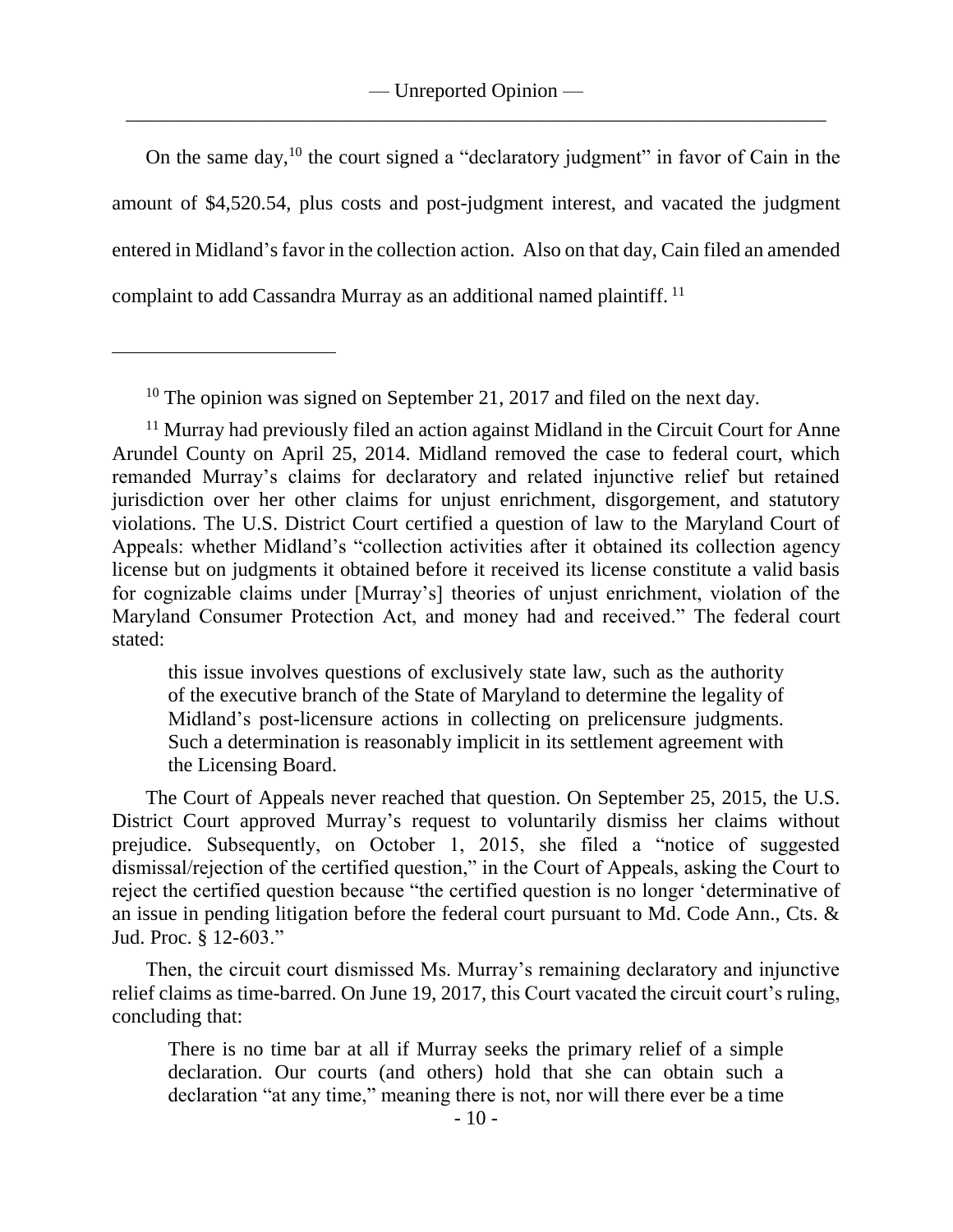We return for a moment to Cain's amended complaint, which sought to add Cassandra Murray as a named plaintiff and was filed on September 21, 2017, the day that the circuit court signed its decision on the cross-motions for summary judgment. Midland filed a motion to strike the amended complaint and a motion to dismiss or, in the alternative, for summary judgment. After a hearing on these motions, the circuit court entered an order on November 29, 2017, that stayed further proceedings pending a decision on Midland's appeal by this Court. The court observed that Midland's motion to strike "contains nearly identical claims and issues as those noted in Defendant's Appeal to the Court of Special Appeals" and so "exercise[d] its discretion and [did] not rule on Defendant's motion to strike . . . at this time."

Midland filed a timely notice of appeal of the court's judgment and Cain filed a conditional cross-appeal in which he asserted that the no appealable judgment had been entered in the case and that the circuit court had erred in denying the relief sought by him and granting that sought by Midland. Additionally, Cain filed a motion to dismiss the

bar to that cause of action. *Jason v. National Loan Recoveries, LLC*, 227 Md. App. 516, 525 (2016).

*Murray v. Midland Funding, LLC*, 233 Md. App. 254, 261 (2017). We remanded Murray's other claim (for injunctive relief) to the circuit court. 233 Md. App. at 261.

On July 5, 2017, Ms. Murray moved to transfer her action to Baltimore City. Midland opposed the transfer and moved to dismiss the action. Before the circuit court could rule on either motion, on August 5, 2017, she dismissed her claims. And, as we have mentioned, on September 21, 2017, Cain filed an amended complaint adding Murray as a named plaintiff in this action.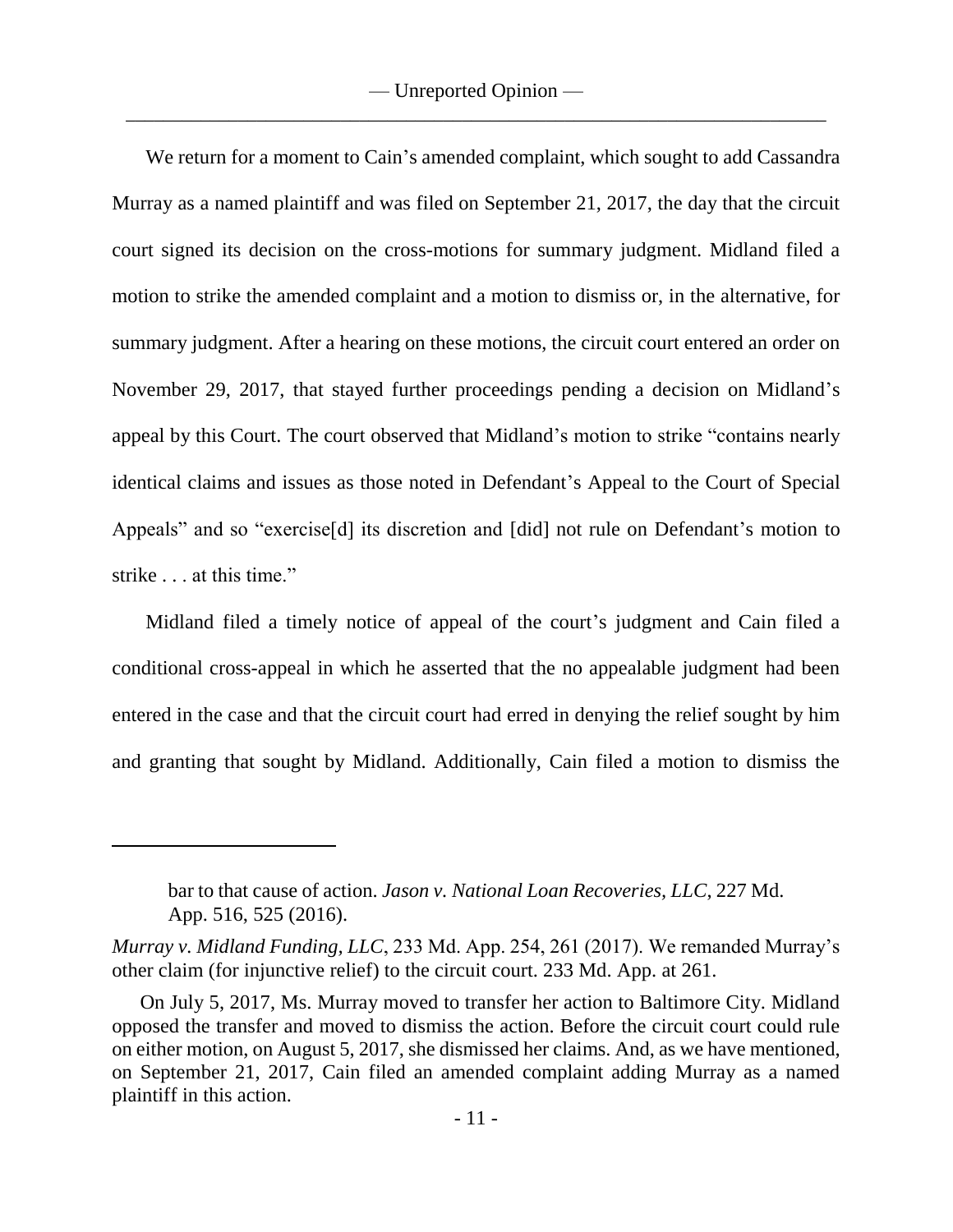appeal on the grounds that there was no final judgment. Midland filed an opposition to that motion. This Court denied the motion on December 28, 2017.

Finally, Cain filed a motion to stay proceedings before this Court pending issuance of the Court of Appeals' opinion in *Finch III*. This Court granted the motion and later entered an order lifting the stay after the opinion in *Finch III* was filed and authorizing the filing of supplemental briefing before oral argument to address the impact of the Court's opinion in *Finch III* upon the issues raised in this appeal.

### **Analysis**

## **Appellate jurisdiction**

In his brief, Cain argues that this appeal should be dismissed because the circuit court's order granting in part and denying in part the parties' cross-motions for summary judgment was neither a final judgment nor eligible for interlocutory appellate review. The substantive gist of the motion is that the circuit court's order did not constitute a final judgment because the court had not ruled on his motion to compel discovery, his request for class-action certification, and his amended complaint, which, as we have noted, was filed after the circuit court had conducted a hearing on the summary-judgment motions and, coincidentally on the same day that the court signed its order disposing of this case.

Whatever merits Cain's motion might have, we will not address—or, more accurately, will not re-address—them. This is because Cain previously filed a motion to dismiss this appeal that was based upon precisely the same facts and legal contentions. On December 28, 2017, the Court denied the motion. At that point, Cain's recourse was to file a motion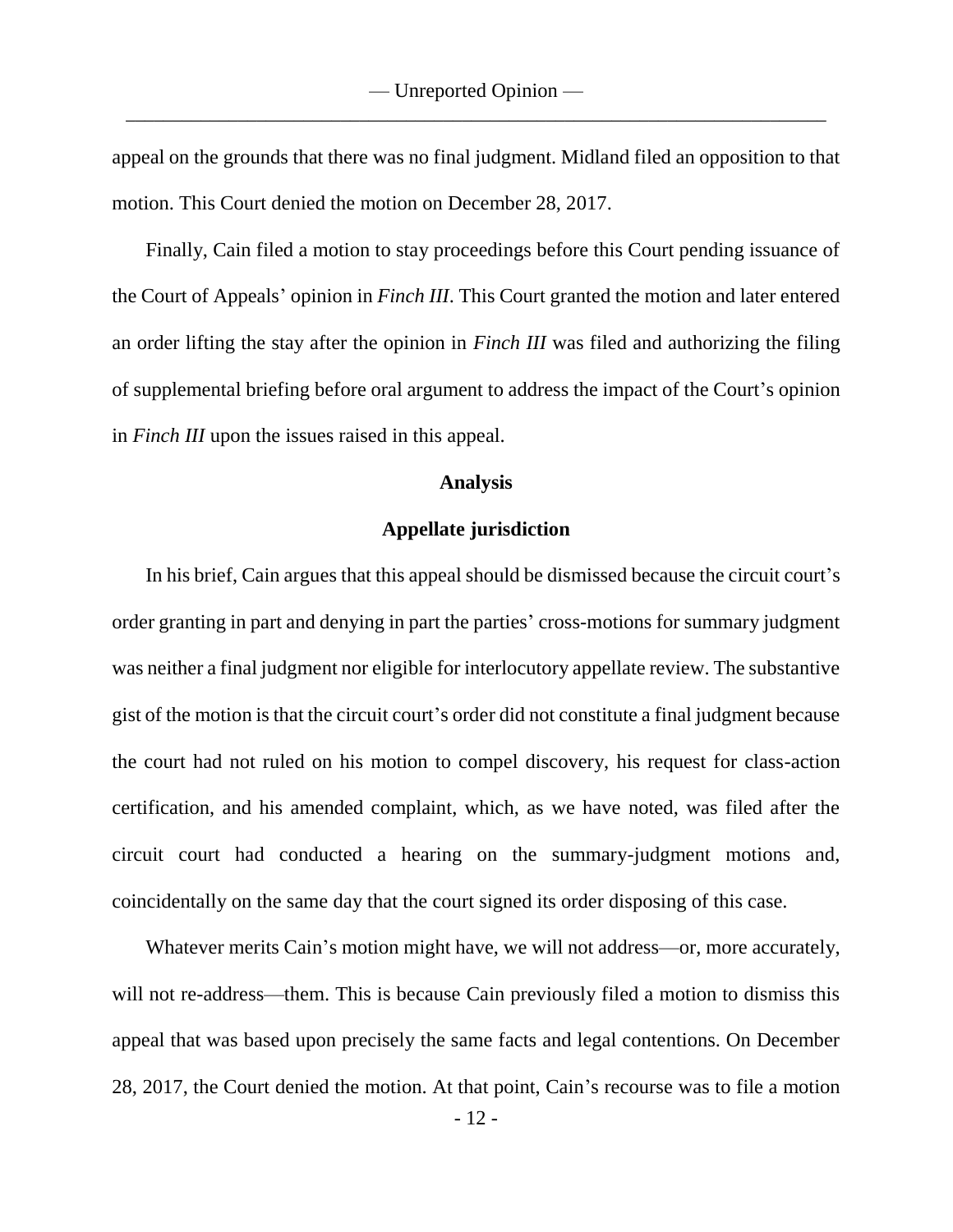for reconsideration pursuant to Md. Rule 8-602(e), which he did not do. Having already decided this issue, we decline to do so a second time.

## **The Standard of Review**

As we will see, the answers to several of the issues raised by the parties in their briefs can readily be found in the Court of Appeals' opinion in *Finch III.* However, *Finch III* provides no guidance as to whether Cain's claims for monetary damages are time-barred. Answering that question requires us to decide: (1) the date on which Cain's claims for damages accrued, (2) the appropriate statute(s) of limitations for those claims, and (3) whether the limitations period was tolled because of the *Johnson v. Midland* federal court litigation. These are legal issues and were decided by the circuit court through summary judgment.

Reviewing a court's grant of summary judgment is a two-step process explained in

*Koste v. Town of Oxford*, 431 Md. 14 (2013):

[O]ur analysis begins with the determination of whether a genuine dispute of material fact exists; only in the absence of such a dispute will we review questions of law. If no genuine dispute of material fact exists, this Court determines whether the Circuit Court correctly entered summary judgment as a matter of law. Thus, the standard of review of a trial court's grant of a motion for summary judgment on the law is de novo, that is, whether the trial court's legal conclusions were legally correct.

*Id*. at 24–25 (cleaned up).

### **Are Cain's claims for monetary damages time-barred?**

The circuit court concluded that Cain's unjust enrichment claim was time-barred because it was not raised within three years of the date that he knew or should have known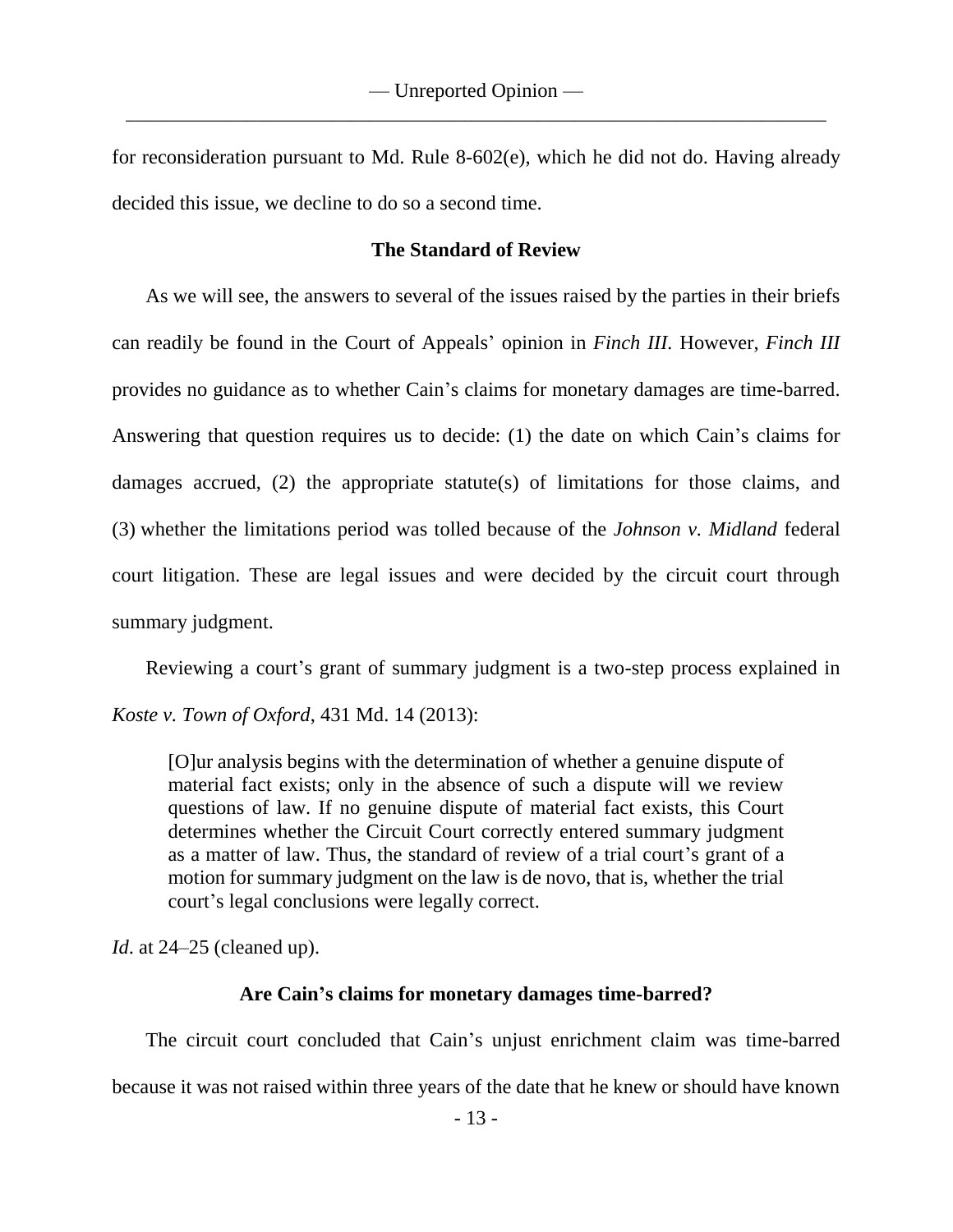of the facts giving rise to his causes of action. The court also concluded that the statute of limitations for Cain's claims for damages based on Midland's violations of Maryland's licensing was twelve years. Neither party is in full agreement with the court's decision and they have raised a number of reasons as to why parts of the court's decision were wrong.

We are going to organize our analysis around the four primary contentions presented by Cain in his briefs. *First*, he argues that there was no factual basis for the circuit court's conclusion that his unjust enrichment claim accrued on September 25, 2009, which was the first date that Midland received a payment on its judgment against him. *Second*, Cain argues that the twelve-year limitations period set out in Courts & Jud. Proc.  $\S$  5-102(a)(3) applies to his claims for damages based on Midland's violations of Maryland statutes. *Third*, Cain asserts that the continuing-harm doctrine applies to all of his claims, regardless of the three-year statute-of-limitations period, because Midland garnished his wages after the alleged \$300 payment. *Finally*, he argues that the operation of the statute of limitations on his claims for money damages was tolled from the day that *Johnson v. Midland* was filed until the day that the U.S. District Court approved the class settlement that excluded him as a plaintiff. These contentions are unpersuasive.

### 1. The date that Cain's claims for money damages accrued

The circuit court concluded that Cain's claims for money damages accrued for limitations purposes on September 25, 2009, which was when Midland received its first payment on the judgment. Cain argues that the court erred in granting summary judgment on this issue because the court's finding that he made a payment on that day was based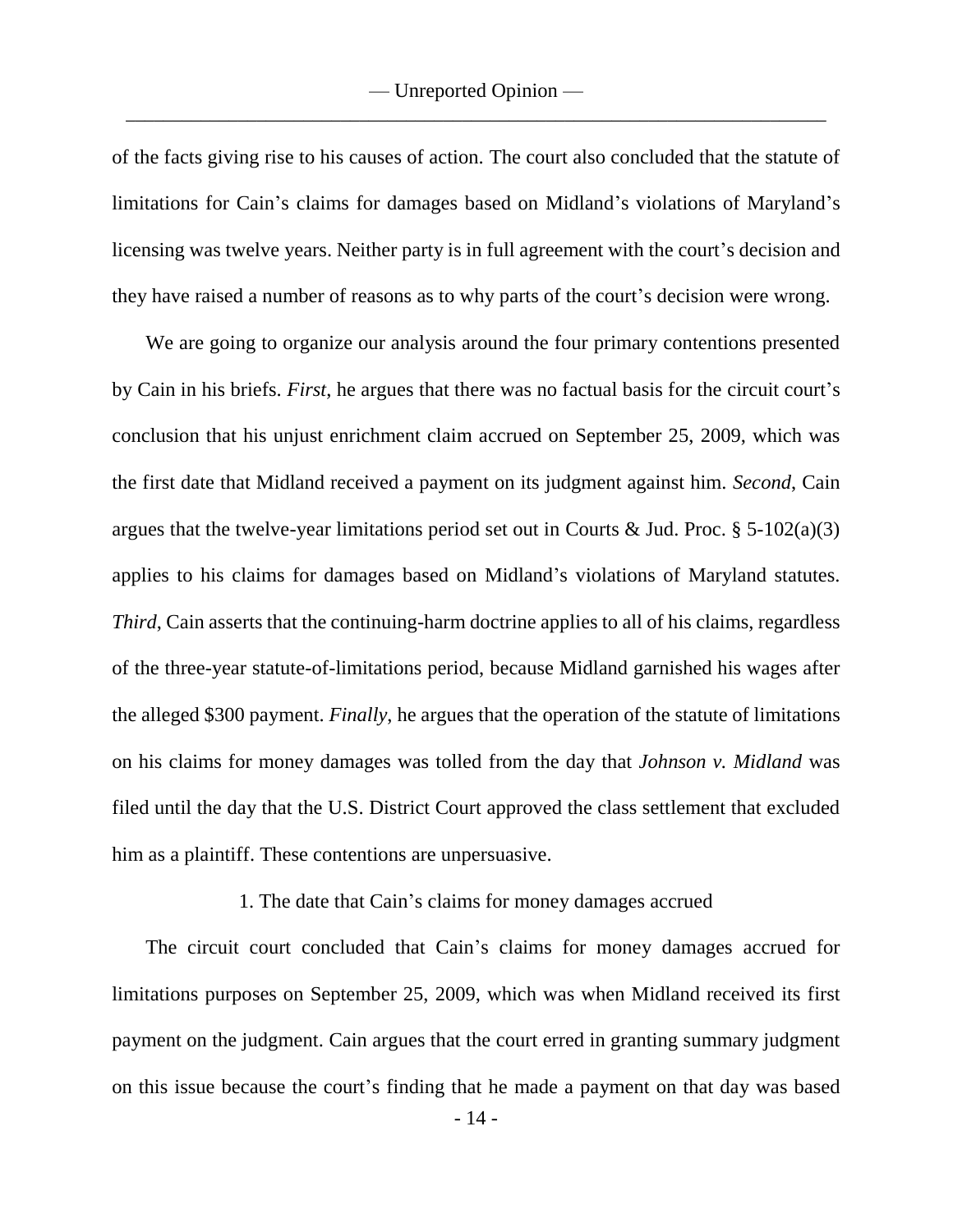entirely on a financial record that shows merely that Midland, or one of its agents, received a payment of \$300 on that day on his account. Because there was no evidence that *he* made the payment on September 25, 2009, Cain argues that that date cannot be the date the threeyear limitations period began to run. We do not agree.

When considering a motion for summary judgment, the court's decision must be based on the facts properly before it. If there are conflicting reasonable inferences as to a material issue that can be drawn from the evidence before the court, then summary judgment is inappropriate. *See Hill v. Cross Country Settlements*, 402 Md. 281, 294 (2007). However, "[t]he party opposing summary judgment must do more than simply show there is some metaphysical doubt as to the material facts." *Beatty v. Trailmaster Products*, 330 Md. 726, 738 (1993) (citation omitted)). In the present case, the evidence that money was paid on Cain's account supports the reasonable inference that either he paid it with his own funds or that a third party paid it on his account either as a gift to him or because of an obligation owed to Cain. That same evidence does not support a reasonable inference that an unknown entity made the payment without Cain's knowledge or consent. Thus, there was no evidence before the court from which a fact finder could infer that any person other than Cain or someone acting at his behest made the payment. A suggestion by the non-moving party that a fact finder might not believe the evidence presented in support of a motion for summary judgment is insufficient. *Benway v. Port Authority*, 191 Md. 22, 46 (2010). If, in fact, Cain did not make the September 25, 2009 payment, the proper way for him to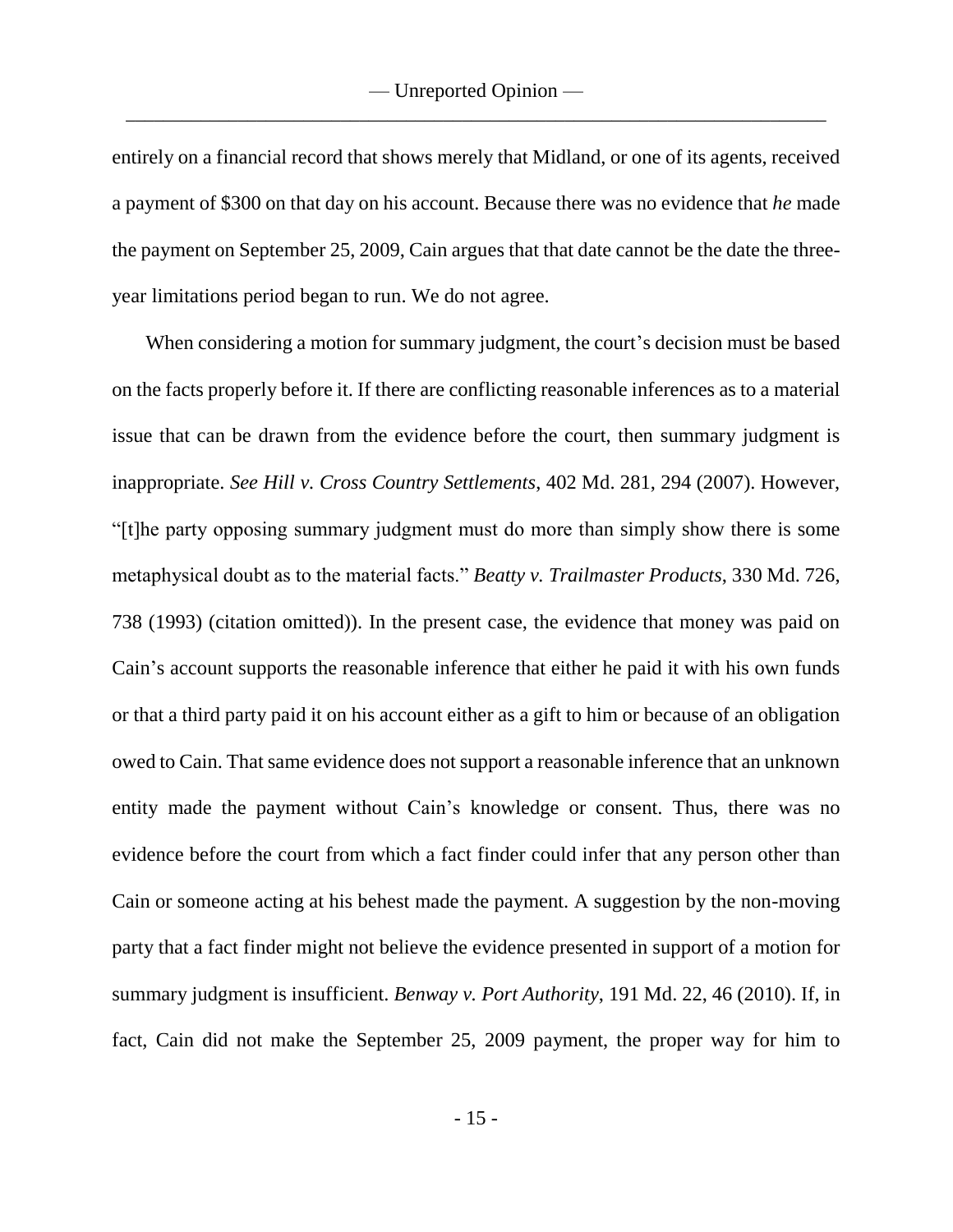establish a dispute of fact would have been for him to file an affidavit or other evidence to that effect. At best, he has raised a "metaphysical doubt," which is insufficient.

2. A three-year or a twelve year limitations period

Cain's next argument is that the twelve-year statute of limitations of CJP § 5-  $102(a)(3)^{12}$  applies to his claims for money damages based on unjust enrichment and Midland's violations of Maryland law. These contentions were addressed in detail in *Jason v. National Loan Recoveries, LLC*, 227 Md. App. 516, 527–34 (2016). In that case, and among other things, we held that Courts & Jud. Proc.  $\S$  5-102(a)(3) applied neither to claims for unjust enrichment nor to claims for damages arising out of alleged violations of Maryland statutes. We reiterated these holdings in *Murray v. Midland Funding*, 233 Md. App. 254, 259–60 (2017).

## 3. The continuing-harm doctrine

Cain contends that the continuing-harm doctrine applies to change the accrual date for his unjust enrichment claim because Midland continued to garnish his wages after the alleged \$300 payment. We do not agree.

\* \* \*

(3) Judgment;

<sup>&</sup>lt;sup>12</sup> Courts & Jud. Proc.  $\S$  5-102 states in pertinent part:

<sup>(</sup>a) An action on one of the following specialties shall be filed within 12 years after the cause of action accrues, or within 12 years from the date of the death of the last to die of the principal debtor or creditor, whichever is sooner: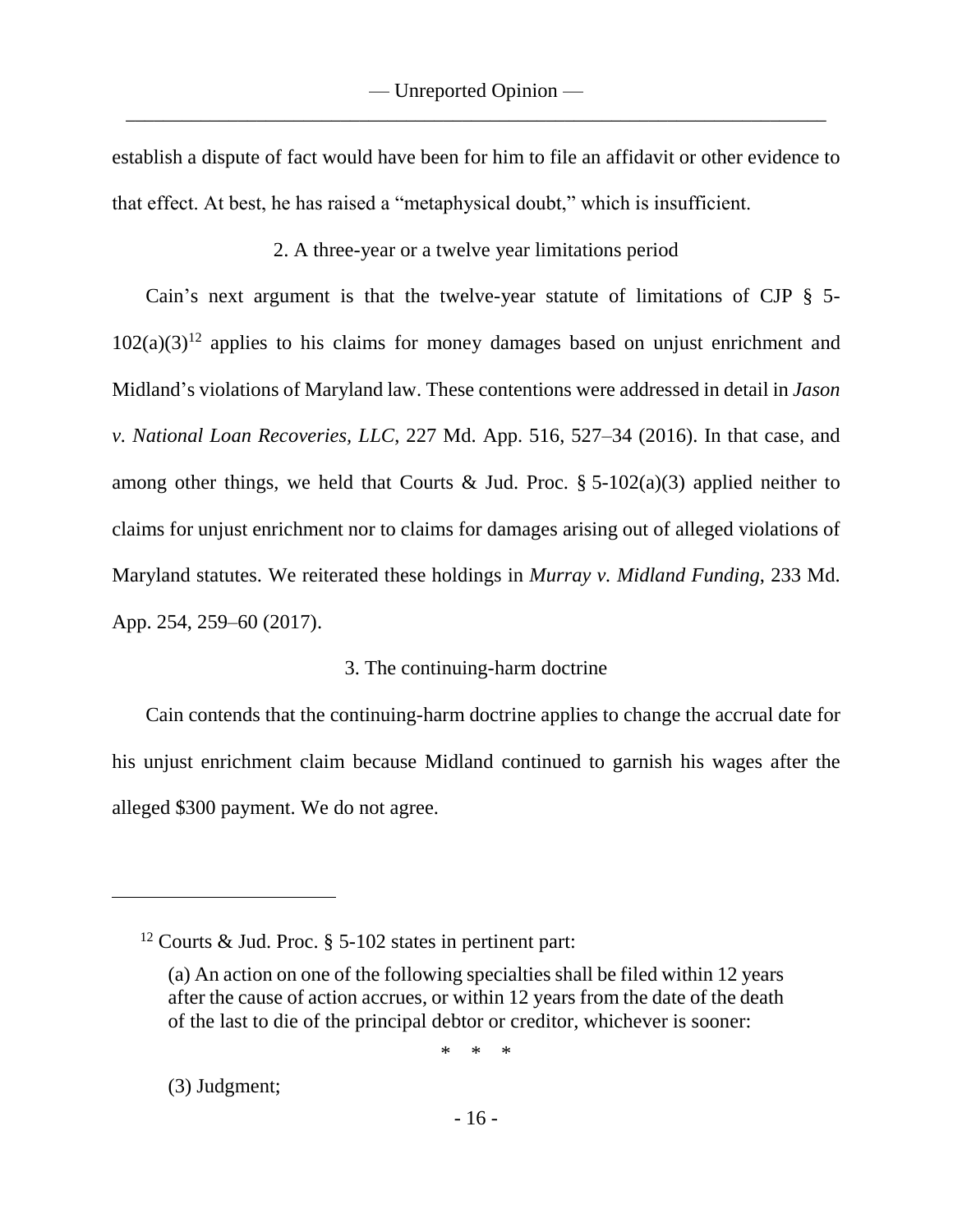In *Jason v. National Loan Recoveries*, 227 Md. App. 516 (2016), we held that the statute of limitations for an unjust-enrichment claim is three years and that limitations begins to run when the plaintiff "knew or reasonably should have known of the wrong." *Id.* at 531. Cain argues that, because he filed suit within three years of the date that Midland received its last payment, the continuing-harm doctrine provides that he has the right to recover any payment made within three years of the date he filed suit.

The continuing-harm doctrine permits recovery by an injured party caused by a tortfeasor's sequential breaches of an ongoing duty by imposing a new limitations period for each breach. *See Litz v. Maryland Department of the Environment*, 434 Md. 623, 649 (2013). The doctrine is usually applied in nuisance, trespass and other tort cases. *Id.* at 646; *Walton v. Network Solutions*, 221 Md. App. 676–77 (2015). This Court explained that there is a distinction between cases in which the continuing harm theory applies and those in which the damages claimed are "simply the continuing ill effects of prior tortious acts." *Bacon v. Arey*, 203 Md. Ap. 606, 656 (2012). In *Walton*, we held that the continuing-harm doctrine did not apply in a case involving a violation of the Maryland Consumer Protection Act:

the current case does not involve a trespass or nuisance claim, but instead involves an MCPA deceptive practice claim. There has been no intrusion by way of trespass or nuisance onto appellant's property, justifying the application of the continuing harm doctrine. Here, appellee's actions of sending numerous e-mails did not delay the accrual of appellant's MCPA action to a further date.

221 Md. App. at 667.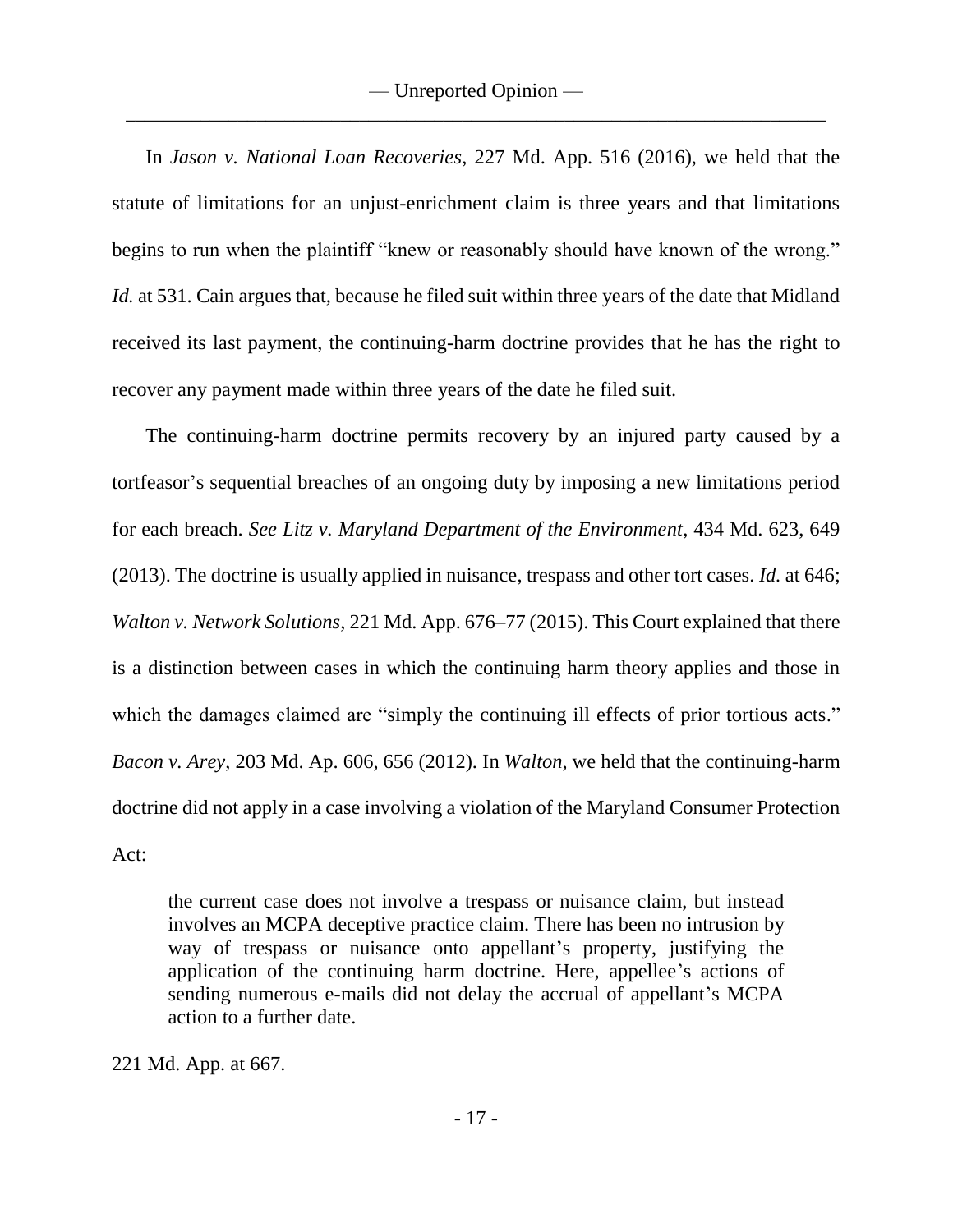We believe that the same reasoning is applicable with regard to Cain's claims: Midland's actions did not involve a trespass or nuisance. Cain's statutory causes of action accrued when he was placed on inquiry notice of Midland's wrong-doing. At the very latest, this occurred when it received its first payment on the judgment.

## 4. Cross-jurisdictional class action tolling

Cain's final statute-of-limitations argument requires us to decide whether the limitations period was ever suspended. Midland filed its collection action against Cain on March 30, 2009, obtained its judgment on August 19, 2009, and received its first payment on its judgment on September 25, 2009. Cain filed the current action on July 30, 2013. If the three-year limitations period set out in Cts. & Jud. Proc.  $\S$  5-101 applies, then Cain's claims for monetary relief are time-barred. If, however, the running of the statute as to Cain's claims for damages was suspended during the pendency of the federal *Johnson v. Midland* litigation (by a doctrine known as cross-jurisdictional class-action tolling), then the current action was timely filed regardless of which date is chosen for accrual purposes.<sup>13</sup>

<sup>13</sup> *Johnson v. Midland* was filed on September 10, 2009. The U.S. District Court approved the settlement, which excluded Cain as a member of the plaintiffs' class, on March 10, 2011. As Maryland courts calculate time, *see* Md. Code, § 1-302 of the General Provisions Article, *Johnson* was pending for 547 days or eighteen months. When the federal court approved the class-action settlement, and thus excluded Cain from the ranks of possible class members, Md. Rule 1-101(b) provided that Cain had thirty days to file an action in state court asserting his state-law claims. He did not do so. But if the running of the statute of limitations on Cain's claims for damages was tolled during the pendency of the federal ligation, then, for limitations purposes, the present action was filed thirty-four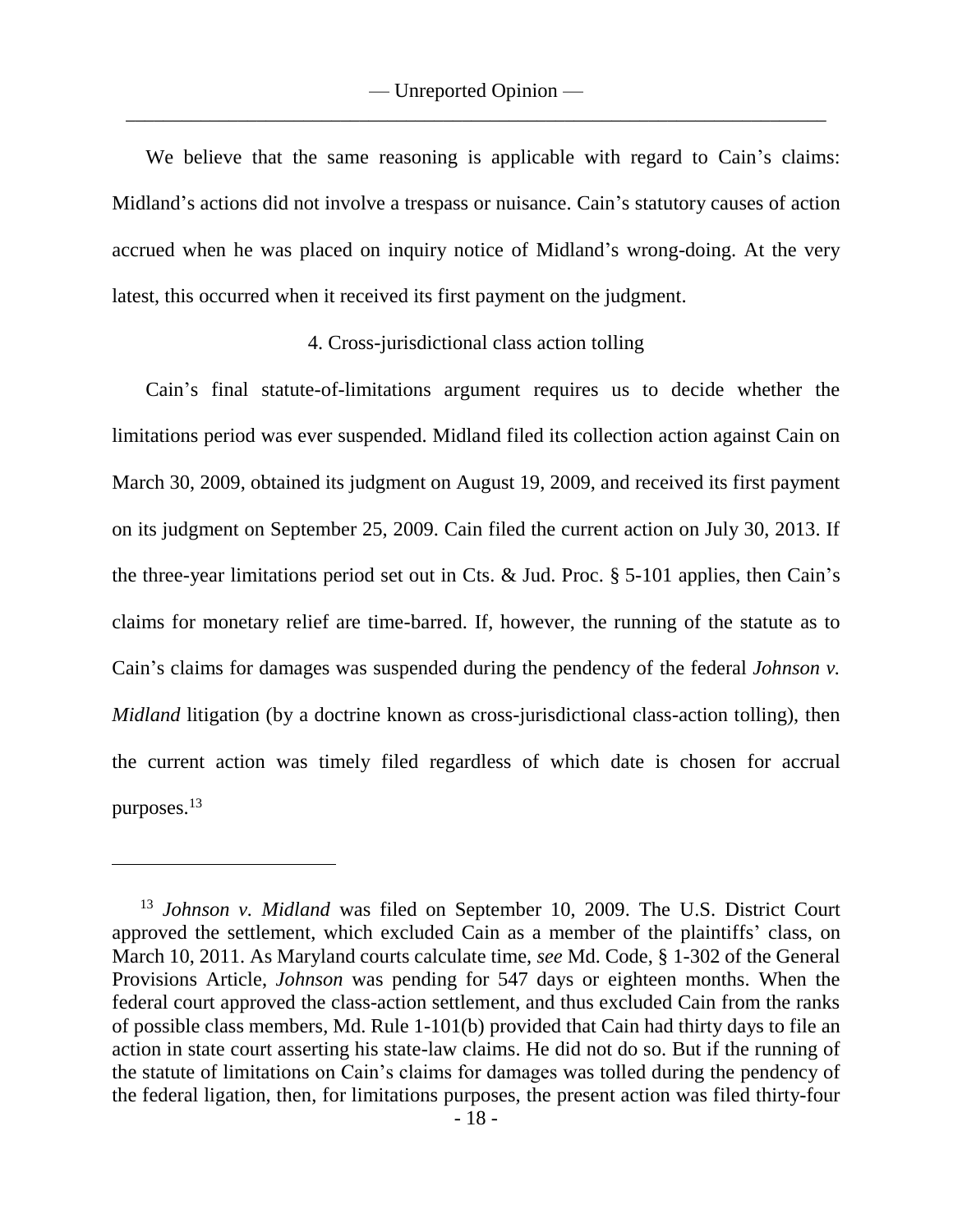Cain's argument that the doctrine of cross-jurisdictional class-action tolling applies to his case breaks down into several sub-issues. The first is whether limitations on a claim that arises under Maryland law is tolled when that claim is asserted in a civil action pending in a federal court with jurisdiction over the state-law claims. The answer to this question is yes. *See Turner v. Kight*, 406 Md. 167, 189 (2008).<sup>14</sup> The second is how the tolling period should be calculated. At one time, this was a matter of disagreement among courts throughout the country, but that issue was resolved by *Artis v. District of Columbia*, \_\_\_ U.S.  $\ldots$ , 138 S. Ct. 594 (2018), a decision that we will discuss later. The third issue is the tolling effect of a class action filed in a court of another jurisdiction or, to get to the point, whether the *Johnson v. Midland* class action in federal court tolled the running of the statute of limitations on the state-law claims of putative members of the plaintiff class. We declined to apply cross-jurisdictional tolling in a context similar to the one in the present

406 Md. at 189.

months after Midland's collection was filed, twenty-nine months and a few days after Midland obtained its judgment against him, and twenty-eight months and a few days after Midland received its first payment.

<sup>&</sup>lt;sup>14</sup> In *Turner*, the Court of Appeals stated:

<sup>[</sup>W]e conclude that [28 U.S.C.] § 1367(d) serves to suspend the running of a State statute of limitations from the time the State-law claim is filed in U.S. District Court until 30 days after (1) a final judgment is entered by the U.S. District Court dismissing the pendant State-law claims, or (2) if an appeal is noted from that judgment, issuance of an order of the U.S. Court of Appeals dismissing the appeal or a mandate affirming the dismissal of those claims by the District Court.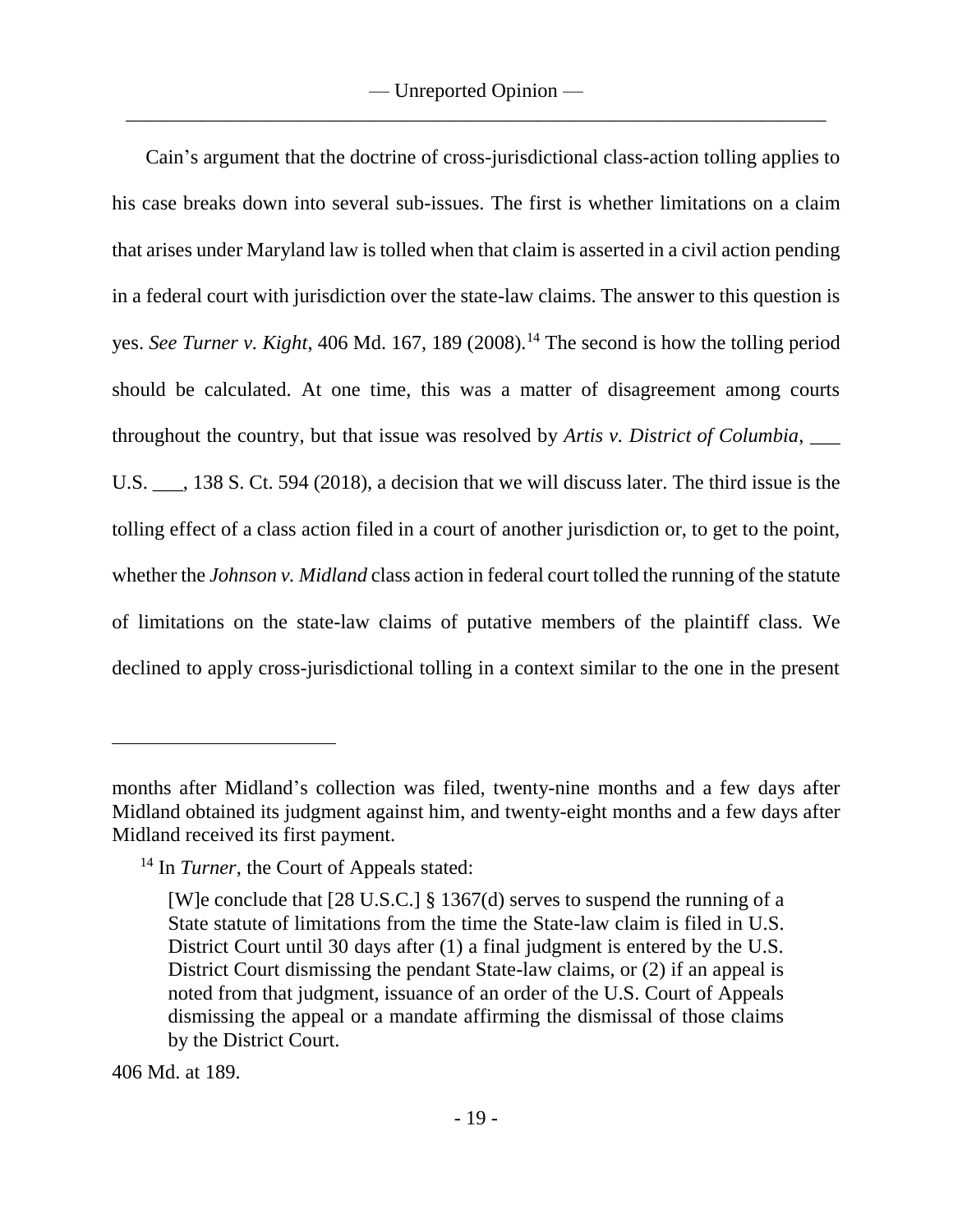case in *Adedje v. Westat*, 214 Md. App. 1 (2013). We will decline to do so in this case as well. Before explaining why, some context is necessary.

A.

As the Court of Appeals has explained,

[s]tatutes of limitations . . . are intended simultaneously to provide adequate time for diligent plaintiffs to file suit, to grant repose to defendants when plaintiffs have tarried for an unreasonable period of time, and to serve societal purposes, including judicial economy. There is no magic to a threeyear limit. It simply represents the legislature's judgment about the reasonable time needed to institute suit.

*Shailendra Kumar, P.A. v. Dhanda*, 426 Md. 185, 209 (2012) (quoting *Bragunier Masonry* 

*Contractors v. Catholic University of America*, 368 Md. 608, 627 (2002)). Such statutes

"are by definition arbitrary, and their operation does not discriminate between the just and

the unjust claim, or the voidable and unavoidable delay." *Walko Corporation v. Burger* 

*Chef Systems, Inc*., 281 Md. 207, 210 (1977) (quoting *Chase Securities Corp. v.* 

*Donaldson*, 325 U.S. 304, 314 (1945)).

There are a few narrow exceptions to the applicability of statutes of limitations. One of them pertains to the tolling effect of a pending class action on claims by individual class members and putative class members. The concept of "class action tolling" stems in large part from two decisions of the Supreme Court.

The first was in *American Pipe & Construction Co. v. Utah*, 414 U.S. 538 (1974). That case began as a class action but eventually, the federal district court ruled that the number of possible plaintiffs who could actually assert meritorious claims was not large enough to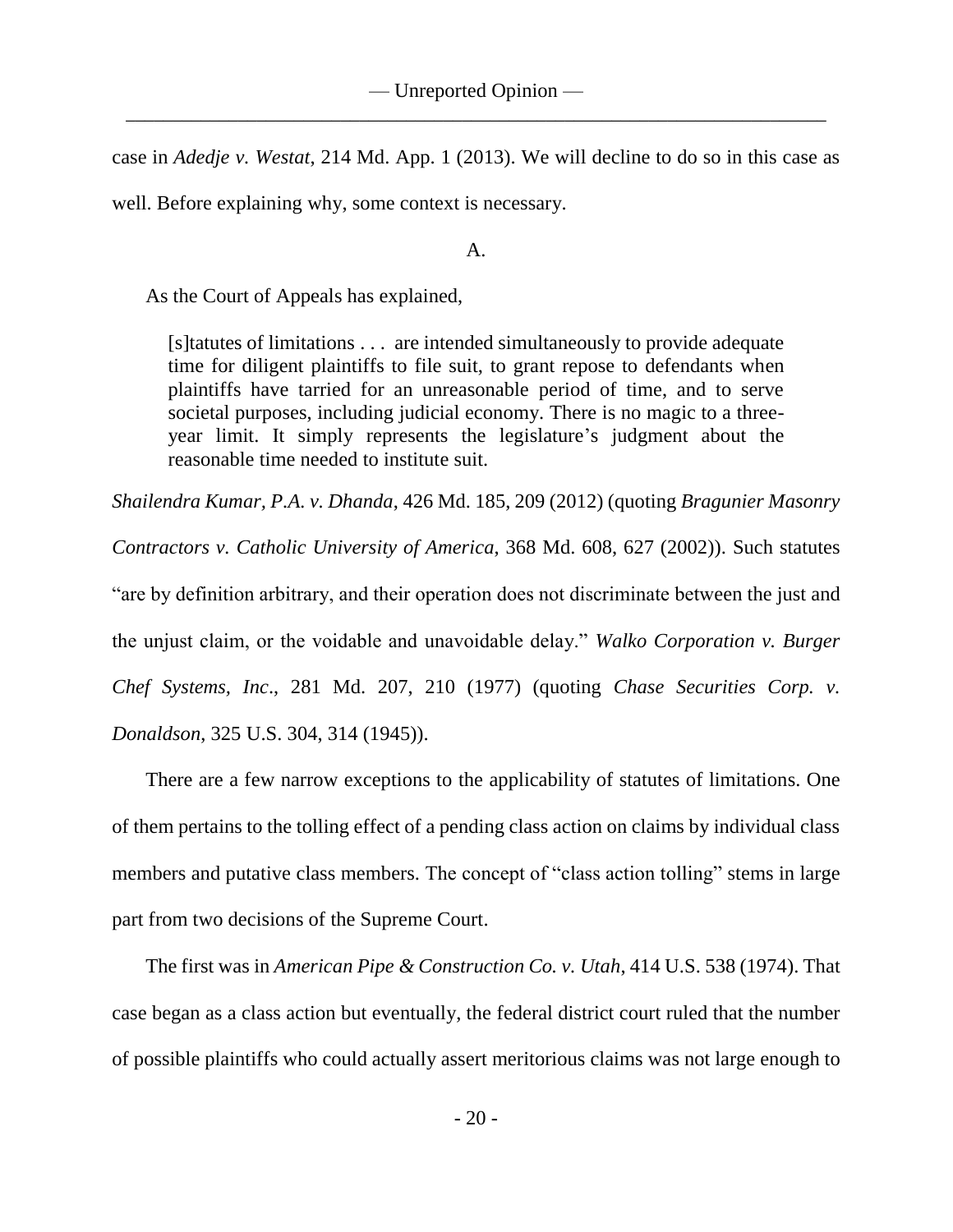warrant class-action status. *Id.* at 543. After the court's order, more than sixty localgovernment entities in the State of Utah moved to intervene. All of them had been identified in the class action complaint as members of the proposed class. The federal district court denied these motions on the ground that the relevant statute of limitations had expired for the individual would-be intervenors. *Id.* at 545.

In considering whether the federal district court erred, the Supreme Court first set out

the conceptual basis for class-action tolling: (emphasis added):

A federal class action is no longer an invitation to joinder but a truly representative suit designed to avoid, rather than encourage, unnecessary filing of repetitious papers and motions. Under the circumstances of this case, where the District Court found that the named plaintiffs asserted claims that were 'typical of the claims or defenses of the class' and would 'fairly and adequately protect the interests of the class,' the claimed members of the class stood as parties to the suit until and unless they received notice thereof and chose not to continue. Thus, *the commencement of the action satisfied the purpose of the limitation provision as to all those who might subsequently participate in the suit as well as for the named plaintiffs*. To hold to the contrary would frustrate the principal function of a class suit, because then the sole means by which members of the class could assure their participation in the judgment if notice of the class suit did not reach them until after the running of the limitation period would be to file earlier individual motions to join or intervene as parties—precisely the multiplicity of activity which Rule 23 was designed to avoid in those cases where a class action is found 'superior to other available methods for the fair and efficient adjudication of the controversy.' Rule 23(b)(3).

414 U.S. at 550–51.

The Supreme Court then held:

where class action status has been denied solely because of failure to demonstrate that the class is so numerous that joinder of all members is impracticable, the commencement of the original class suit tolls the running of the statute for all purported members of the class who make timely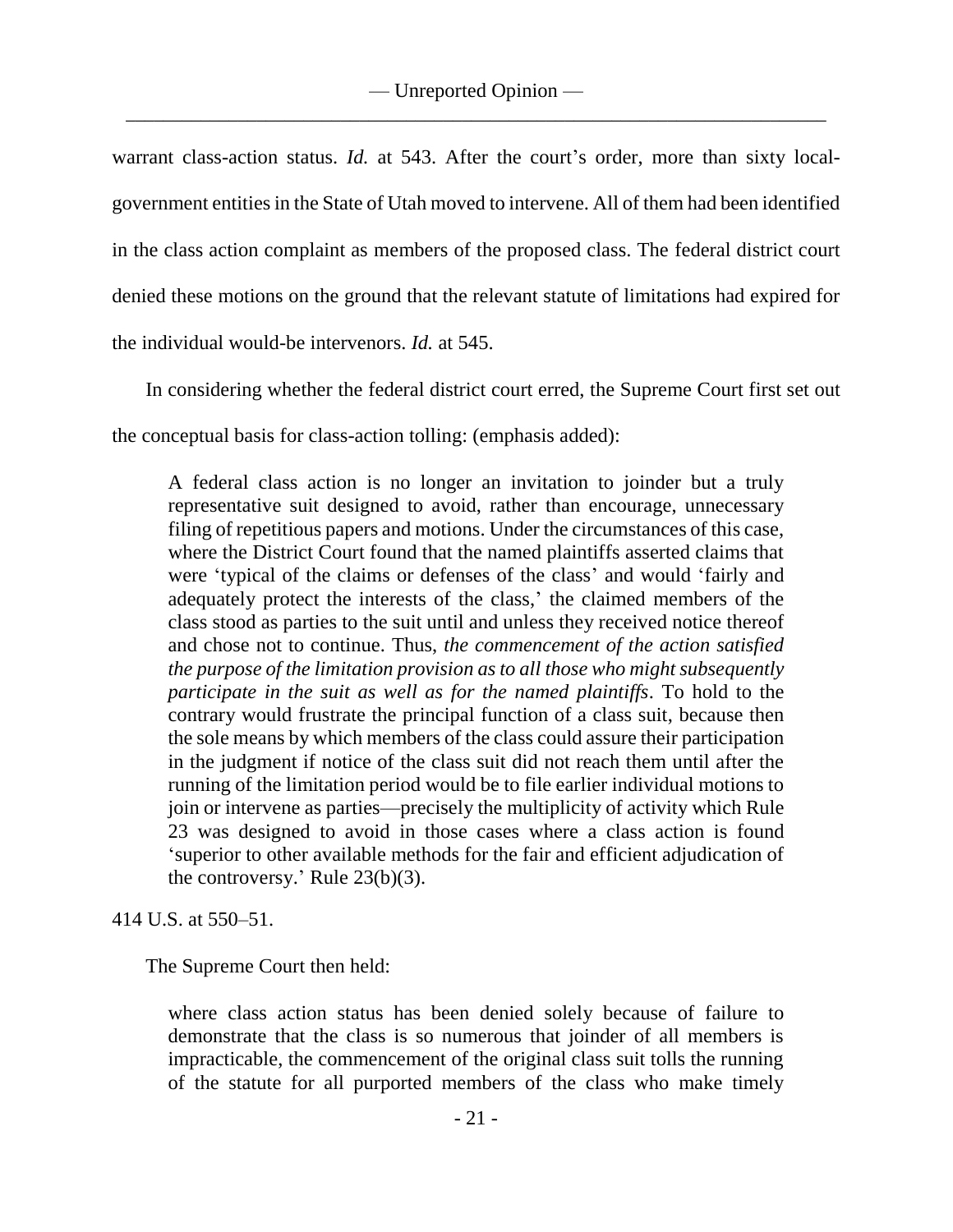motions to intervene after the court has found the suit inappropriate for class action status.

414 U.S. at 552–53 (cleaned up).

The issue in *American Pipe* was whether putative members of the proposed plaintiffs'

class could *intervene* in the case once class certification had been denied. In *Crown, Cork* 

*& Seal Co. v. Parker*, 462 U.S. 345 (1983), the issue was whether a putative member of

the proposed class could file a *separate action* after denial of class certification. The Court

stated:

We conclude, as did the Court in *American Pipe*, that the commencement of a class action suspends the applicable statute of limitations as to all asserted members of the class who would have been parties had the suit been permitted to continue as a class action. Once the statute of limitations has been tolled, it remains tolled for all members of the putative class until class certification is denied. At that point, class members may choose to file their own suits or to intervene as plaintiffs in the pending action.

*Id.* at 353–54 (cleaned up).

With these cases as background, the Court of Appeals addressed class-action tolling in *Philip Morris USA, Inc. v. Christensen*, 394 Md. 227 (2006), *abrogated in part on other grounds by Mummert v. Alizadeh*, 435 Md. 207 (2013). After reviewing *American Pipe*  and *Crown, Cork & Seal*, the Court of Appeals concluded that it recognized class action tolling subject to five conditions:

(1) "there is persuasive authority or persuasive policy considerations supporting the recognition of the tolling exception,"...

(2) "recognizing the tolling exception is consistent with the generally recognized purposes for the enactment of statutes of limitations[,]"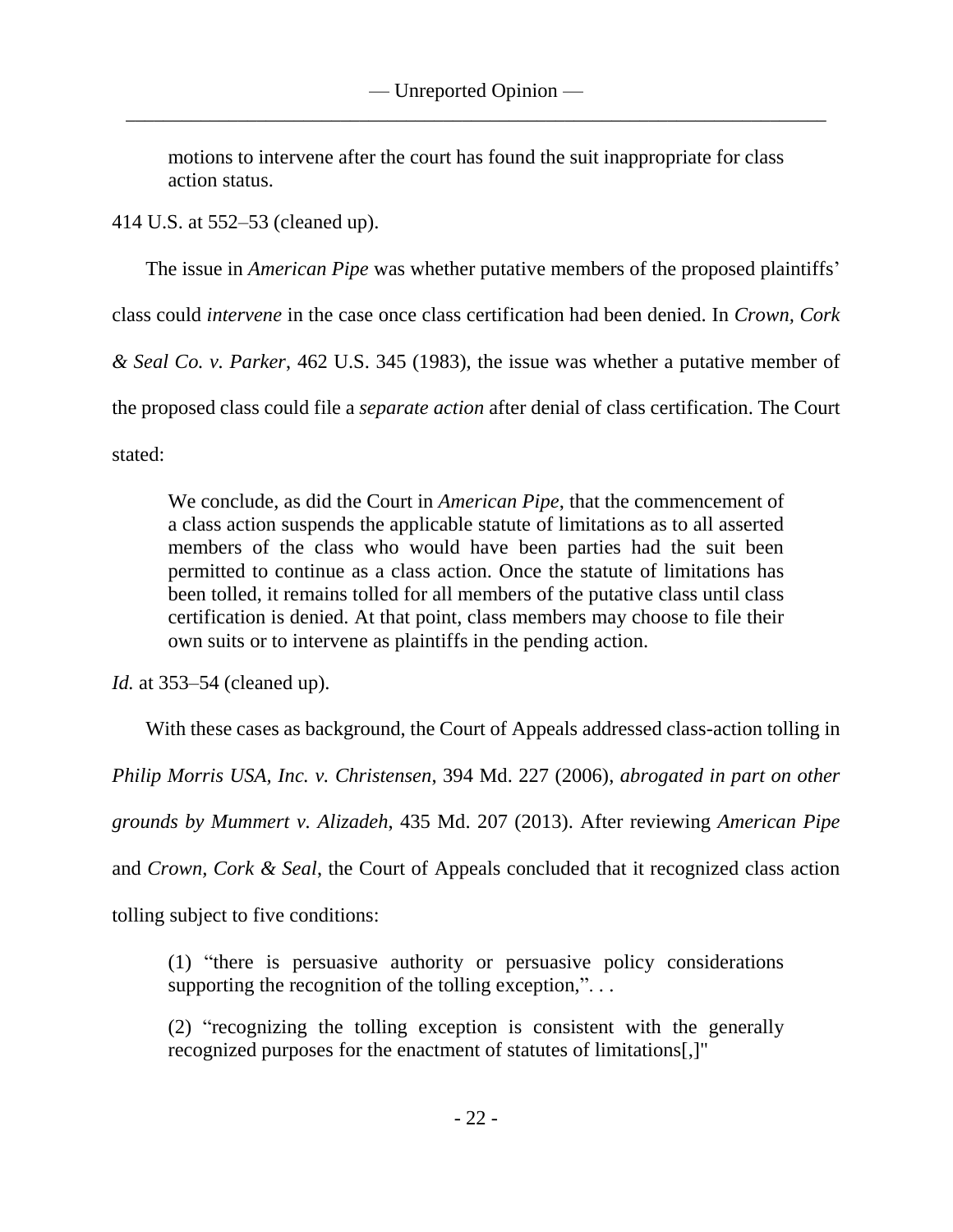[(3)] "the class action complaint notified the defendants of not only of the substantive claims being brought against them, but also of the number and generic identities of the potential plaintiffs[,]"

 $[(4)$  "that  $\dots$  the individual suit must concern the same evidence, memories, and witnesses as the subject matter of the original class suit[,]" [and]

 $[(5)]$  "that claims as to which the defendant was not fairly placed on notice by the class suit are not protected[.]."

394 Md. at 238 and 256 (cleaned up); *see also Adedje v. Westat*, 214 Md. App. 1, 15–16

(2013) (summarizing the *Christensen* factors).

In its analysis, the *Christensen* Court concluded that there was a persuasive policy

consideration that supported recognizing class-action tolling, specifically, judicial economy and efficiency. The Court explained:

Class action procedures are designed to promote [judicial economy and efficiency] by preventing duplication, permitting when possible the claims of large classes of persons to be litigated at once rather than individually or as a joint action.... The ends of efficiency and economy, therefore, are undermined to the extent that members of a putative plaintiff class have a genuine incentive to file prophylactic motions to intervene or individual complaints in order to prevent their claims being barred by the statute of limitation*s*. We agree with the *American Pipe* Court that, in the absence of a class action tolling rule, putative plaintiff class members will indeed have a sufficiently strong incentive to file protective claims to justify adoption of a class action tolling rule.

*Id.* at 253–54 (cleaned up).

Finally, the *Christensen* Court "express[ed] no opinion" as to whether it would recognize the doctrine of *cross-jurisdictional* class-action tolling, "under which the filing of a putative class action in a different jurisdiction tolls the statute of limitations for putative class members to file individual claims in the jurisdiction recognizing cross-jurisdictional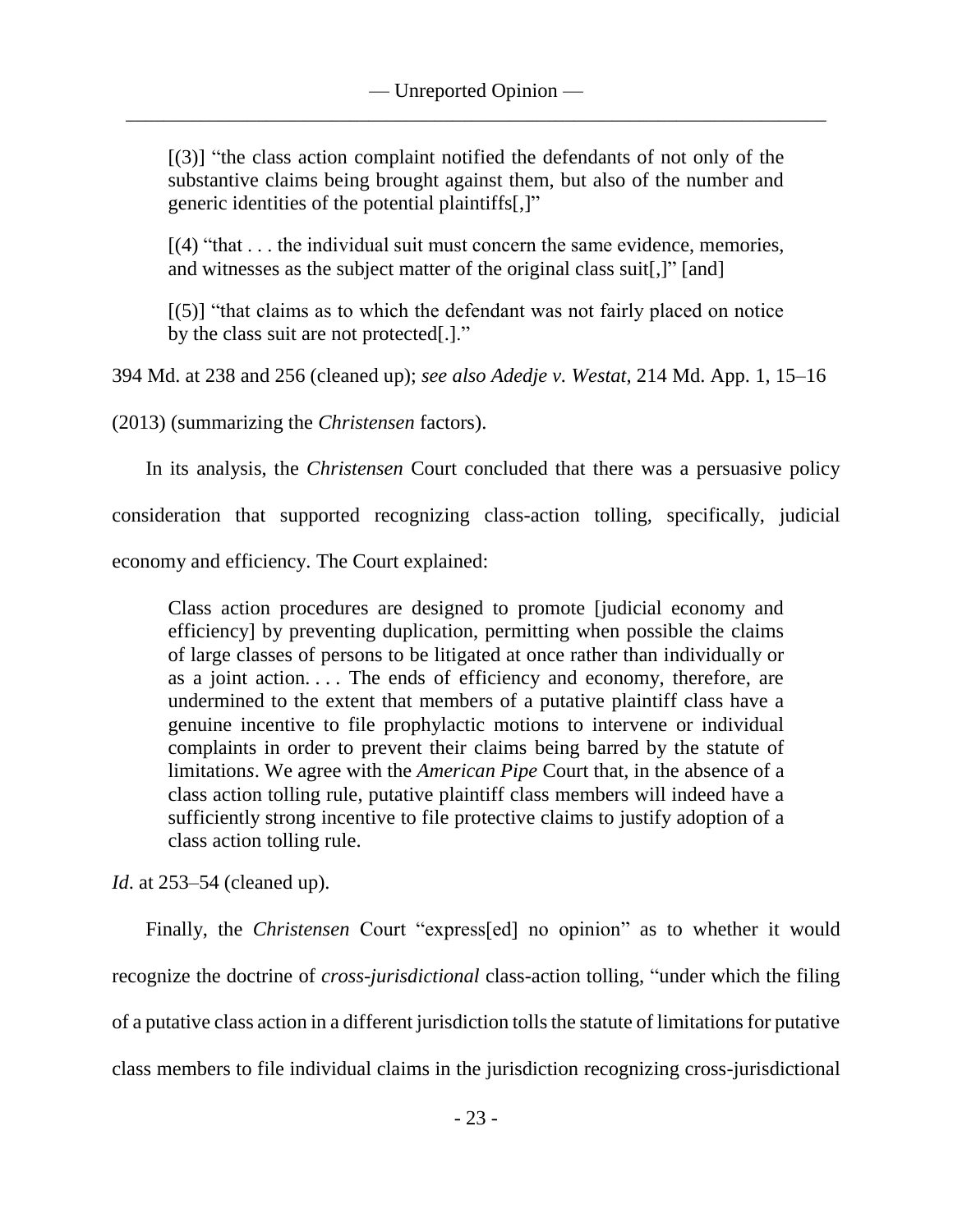tolling while the issue of class certification is pending in the other jurisdiction." *Id.* at 255 n.9 (emphasis added).

We will now turn to the parties' contentions.

### B.

Cain's contention that the statute of limitations was tolled by the doctrine of crossjurisdictional class-action tolling is rooted in his reading of the Supreme Court's decision in *Artis v. District of Columbia*, \_\_\_ U.S. \_\_\_, 138 S. Ct. 594 (2018). Cain argues that *Artis* "clearly establishes" that a class action that is pending in a federal court and that includes federal and state claims tolls the running of the statute of limitations on the state-law claims. He argues that *Artis*'s holding extends not only his right to assert claims on his own behalf but also to file a class action in a Maryland court after he and similarly situated individuals were excluded from the plaintiffs' class by the U.S. District Court in *Johnson v, Midland.* We do not read *Artis* so broadly.<sup>15</sup>

The issue before the Supreme Court in *Artis* was the proper construction of part of the federal supplemental-jurisdiction statute, 28 U.S.C. § 1367. Section 1367 states in pertinent part (emphasis added):

(a) Except as [otherwise provided], in any civil action of which the district courts have original jurisdiction, the district courts shall have supplemental jurisdiction over all other claims that are so related to claims in the action

<sup>15</sup> Cain argues that state courts are required to adhere to the holding of *Artis* because of the Supremacy Clause (U.S. Const. art. VI ). This is inarguably correct, insofar as the *Artis* decision interprets federal law. But *Artis* does not address class-action tolling.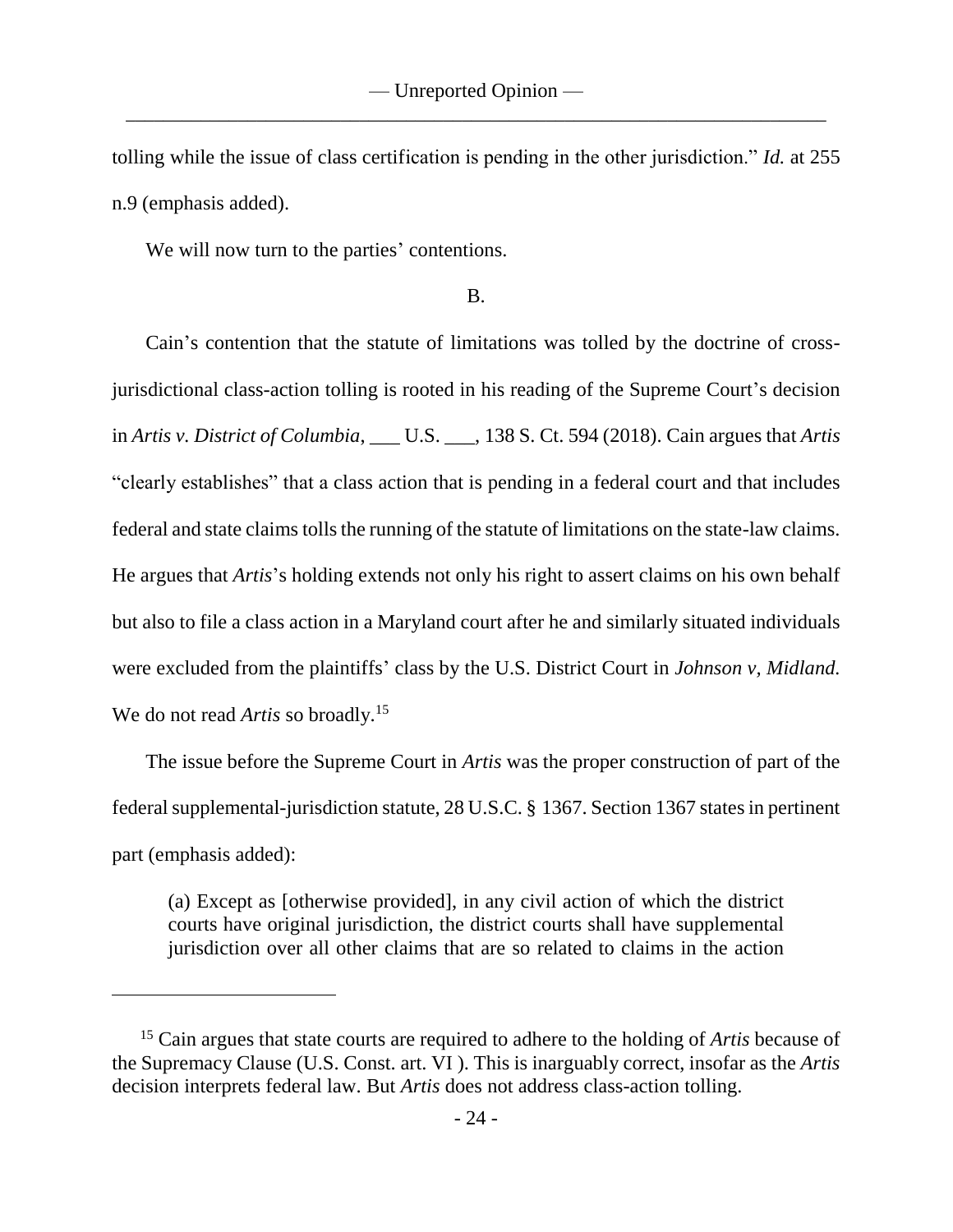within such original jurisdiction that they form part of the same case or controversy under Article III of the United States Constitution. Such supplemental jurisdiction shall include claims that involve the joinder or intervention of additional parties.

\* \* \*

(d) The period of limitations for any [state-law] claim [joined with a claim within a district court's original jurisdiction] shall be tolled *while the claim is pending* [in federal court] and for a period of 30 days after it is dismissed unless State law provides for a longer tolling period.

The question before the Court was whether:

the word "tolled," as used in  $\S 1367(d)$ , mean[s] the state limitations period is suspended during the pendency of the federal suit; or does "tolled" mean that, although the state limitations period continues to run, a plaintiff is accorded a grace period of 30 days to refile in state court post dismissal of the federal case? Petitioner urges the first, or stop-the-clock, reading. Respondent urges . . . the second, or grace-period, reading.

*Id.* at 598.

 $\overline{a}$ 

The Court ultimately concluded that the "stop the clock" interpretation of § 1367(d)

was the correct one. *Id.* at 608.<sup>16</sup> For our purposes, *Artis* teaches that if a plaintiff files an

<sup>&</sup>lt;sup>16</sup> The Supreme Court noted that, among other tribunals, Maryland's Court of Appeals had interpreted § 1367 in the same manner. 138 S. Ct. at 600 n.3.a. In *Turner v. Kight*, the Court of Appeals stated:

<sup>[</sup>W]e conclude that § 1367(d) serves to suspend the running of a State statute of limitations from the time the State-law claim is filed in U.S. District Court until 30 days after (1) a final judgment is entered by the U.S. District Court dismissing the pendant State-law claims, or (2) if an appeal is noted from that judgment, issuance of an order of the U.S. Court of Appeals dismissing the appeal or a mandate affirming the dismissal of those claims by the District Court.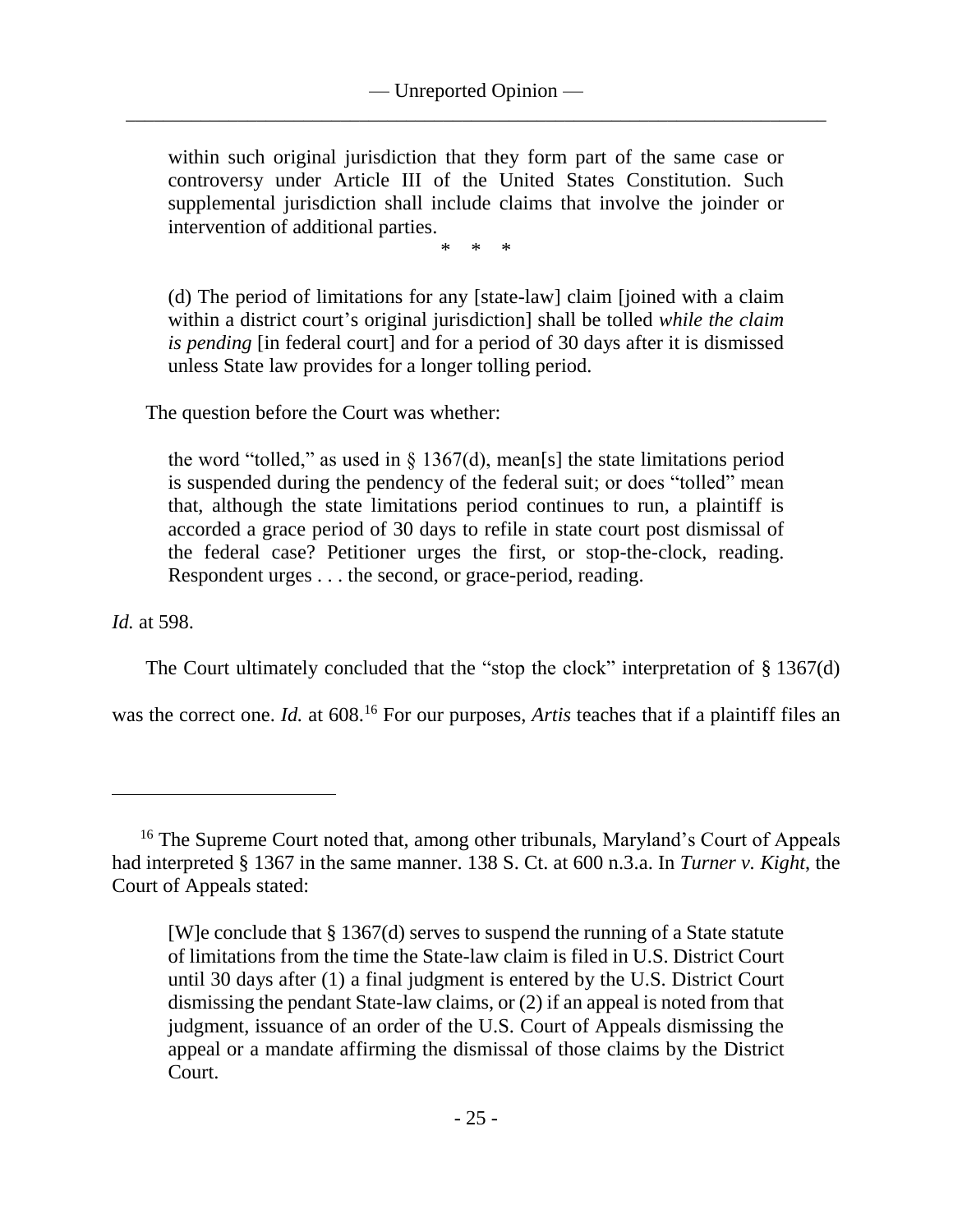action in federal court asserting a mixture of federal and state claims and if the federal court rules against the plaintiff on the federal claims and dismisses the state-law claims, then, pursuant to § 1367(d), the running of the statute of limitations on the litigant's state-law claims is suspended for the period that the federal case was pending plus thirty days. 138 S. Ct. at 608.

Midland presents several arguments as to why *Artis* should not affect the outcome of this case. The first is that Cain did not raise a statute-based argument in favor of tolling before the circuit court.<sup>17</sup> Midland notes that Maryland already has a thirty-day tolling provision in Md. Rule  $2-101(b)^{18}$  and that "[t]his rule does not open the door to broad

406 Md. 167, 189 (2008).

<sup>17</sup> Midland is correct on this point, but Cain certainly argued to the circuit court that the *Johnson v. Midland* litigation tolled the running of the statute of limitations with respect to his claims for damages. The circuit court relied on *Adedje v. Westat*, 214 Md. App. 1, 33 (2013) in deciding that Cain's tolling arguments were unpersuasive. And our analysis in *Adedje* was based in part on our reading of 28 U.S.C. § 1367(d).

Like any appellate litigant, Cain is entitled to direct our attention to additional authority to support the contentions he made before the circuit court. (We note that the Supreme Court's opinion in *Artis* was filed on January 22, 2018, about four months after the circuit court entered its judgment in this case.) There is no unfairness because Midland had ample opportunity to brief and argue *Artis* to this Court and did so.

 $18$  Md. Rule 2-101(b) states:

(b) Except as otherwise provided by statute, if an action is filed in a United States District Court or a court of another state within the period of limitations prescribed by Maryland law and that court enters an order of dismissal (1) for lack of jurisdiction, (2) because the court declines to exercise jurisdiction, or (3) because the action is barred by the statute of limitations required to be applied by that court, an action filed in a circuit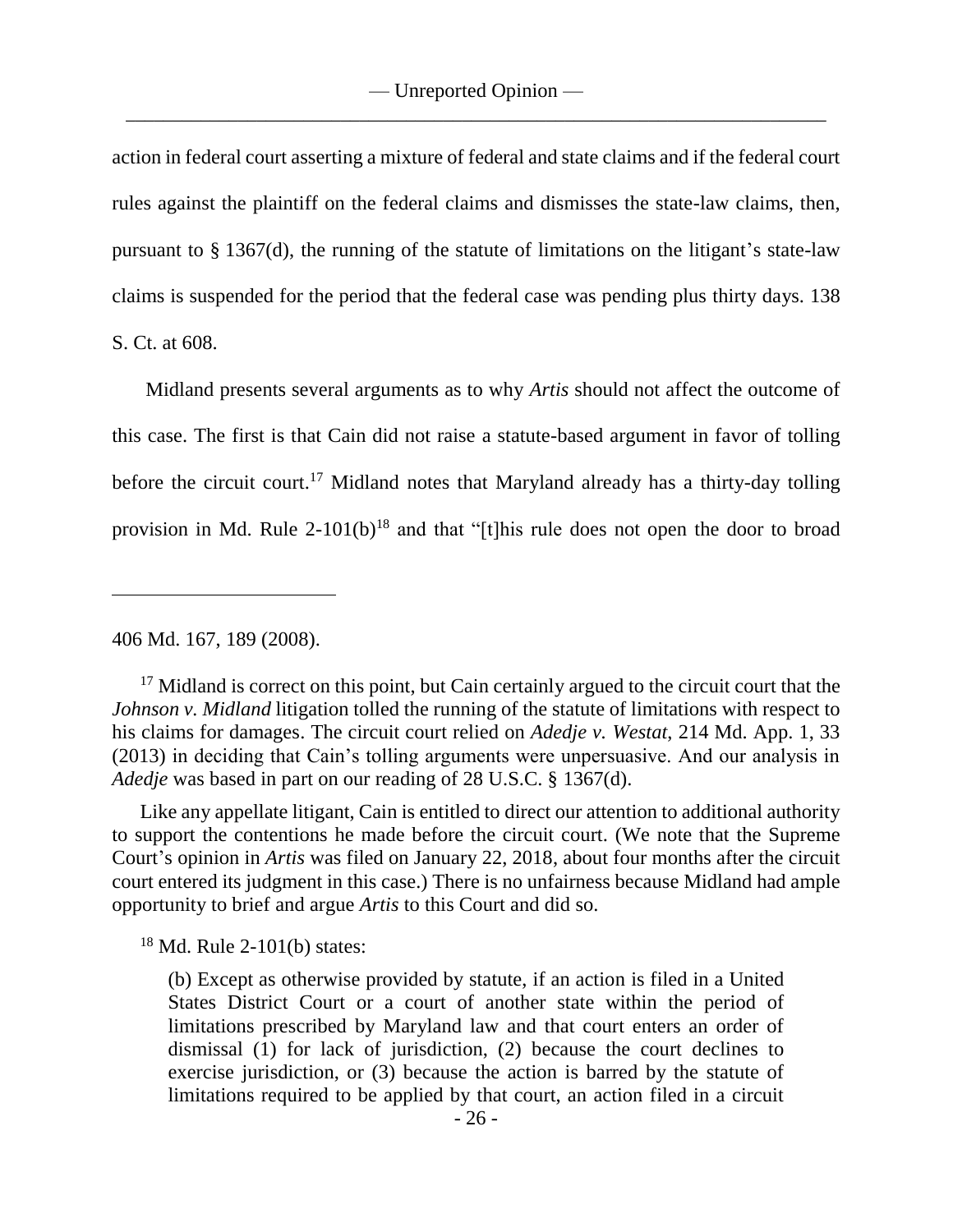judge-made tolling rules based on the pendency of actions in federal courts or other state courts." Midland is correct as to the implications of Md. Rule 2-101(b), but the fact remains that the Court of Appeals has recognized judicially-created tolling under narrow circumstances.<sup>19</sup> And, of course, the Court of Appeals recognized class-action tolling in *Christensen*. 394 Md. at 253. The question before us is whether we should recognize *crossjurisdictional* class-action tolling. Midland correctly asserts that this Court has twice considered cross-jurisdictional tolling and rejected it, citing *Antar v. Mike Eagan Insurance*, 209 Md. App 336, 365 (2012), and *Adedje v. Westat*, 214 Md. App. 1, 33  $(2013).<sup>20</sup>$  We turn to these cases.

*Antar* is not particularly helpful. That case did not involve class-action tolling, and it did not implicate 28 U.S.C. § 1367 because the prior action was filed in a Pennsylvania state court. The issue before us was whether the running of the Maryland statute of

court within 30 days after the entry of the order of dismissal shall be treated as timely filed in this State.

<sup>19</sup> *See Bertonazzi v. Hillman*, 241 Md. 361, 367 (1966) (statute of limitations tolled by timely good-faith filing in incorrect venue); *Weaver v. Leiman*, 52 Md. 708, 716 (1880) (statute of limitations tolled during plaintiff's infancy).

<sup>20</sup> Midland also contends that *Artis* "is irrelevant because Cain filed no federal lawsuit invoking § 1367 supplemental jurisdiction. Only the *Johnson* named plaintiffs did." It is one thing for us to decide, as we did in *Adedje*, whether *cross-jurisdictional* class-action tolling should apply in the present case. It would be quite another for us to decide that *class-action* tolling doesn't apply because Cain was not a named party in the *Johnson* litigation. We will treat Midland's argument as a placeholder for preservation purposes and simply state that Midland has not persuaded us to disregard the Court of Appeals' holding in *Christensen*.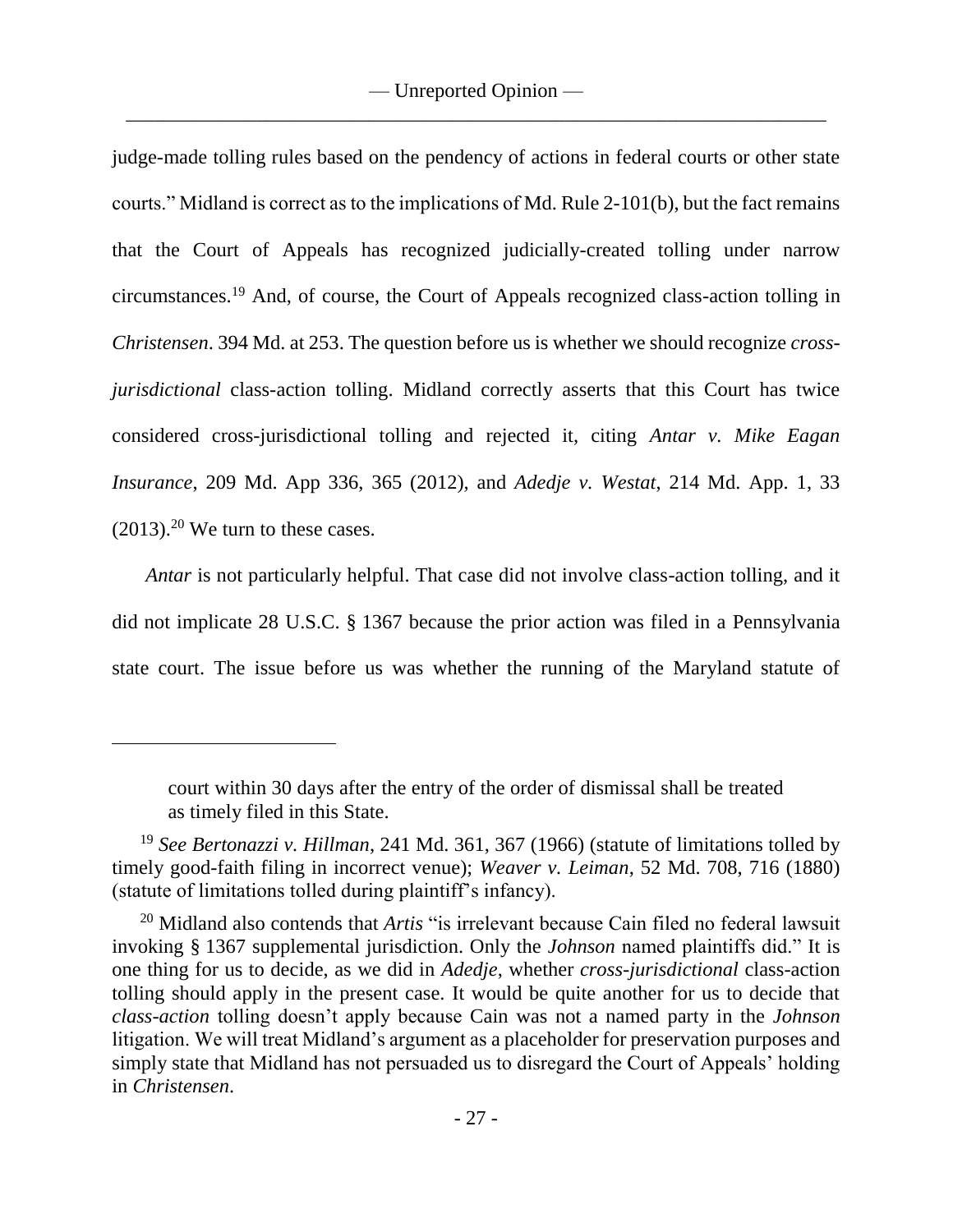limitations was tolled during the pendency of the Pennsylvania litigation. *Id.* at 340. In addition to other arguments, the appellants contended that just as the Court of Appeals recognized equitable tolling in the context of class actions, we should do the same in their case. We declined to do so. 209 Md. App. at 356. Our refusal to extend the holding of *Christensen* to non-class-action lawsuits filed in other states can hardly be said to constitute a rejection of the cross-jurisdictional class-action tolling concept.

This brings us to *Adedje v. Westat*, 214 Md. App. 1 (2013). Although it doesn't use these terms in its briefs, Midland seems to suggest that *Adedje* categorically rejected the concept of cross-jurisdictional class action tolling in Maryland. We do not have to decide this question in the present case.

In *Aedeje,* the appellant argued that the doctrine of cross-jurisdictional class action tolling operated to suspend the running of the statute of limitations on her claims that her former employer, Westat, had violated Maryland's Wage and Hour Law<sup>21</sup> and the Wage Payment and Collection Law.<sup>22</sup> There was no antecedent class action in *Adedje.* Instead, Adedie had joined a pending collective action<sup>23</sup> in the U.S. District Court for the District

<sup>21</sup> Md. Code, §§ 3-401 to -431 of the Labor and Employment Article ("Lab. & Empl.").

<sup>22</sup> Lab. & Empl. §§ 53-501 to -509.

<sup>&</sup>lt;sup>23</sup> The Fair Labor Standards Act provides that an employee may file an action for damages for certain violations of the Act on behalf of the plaintiff "and other employees similarly situated." 29 U.S.C. § 216(b). Other employees do not become parties unless they file written consents with the court. *Id*. They are termed "collective actions." *See Sandoz v. Cingular Wireless LLC*, 553 F.3d 913, 914 (5th Cir. 2008). In a collective action, only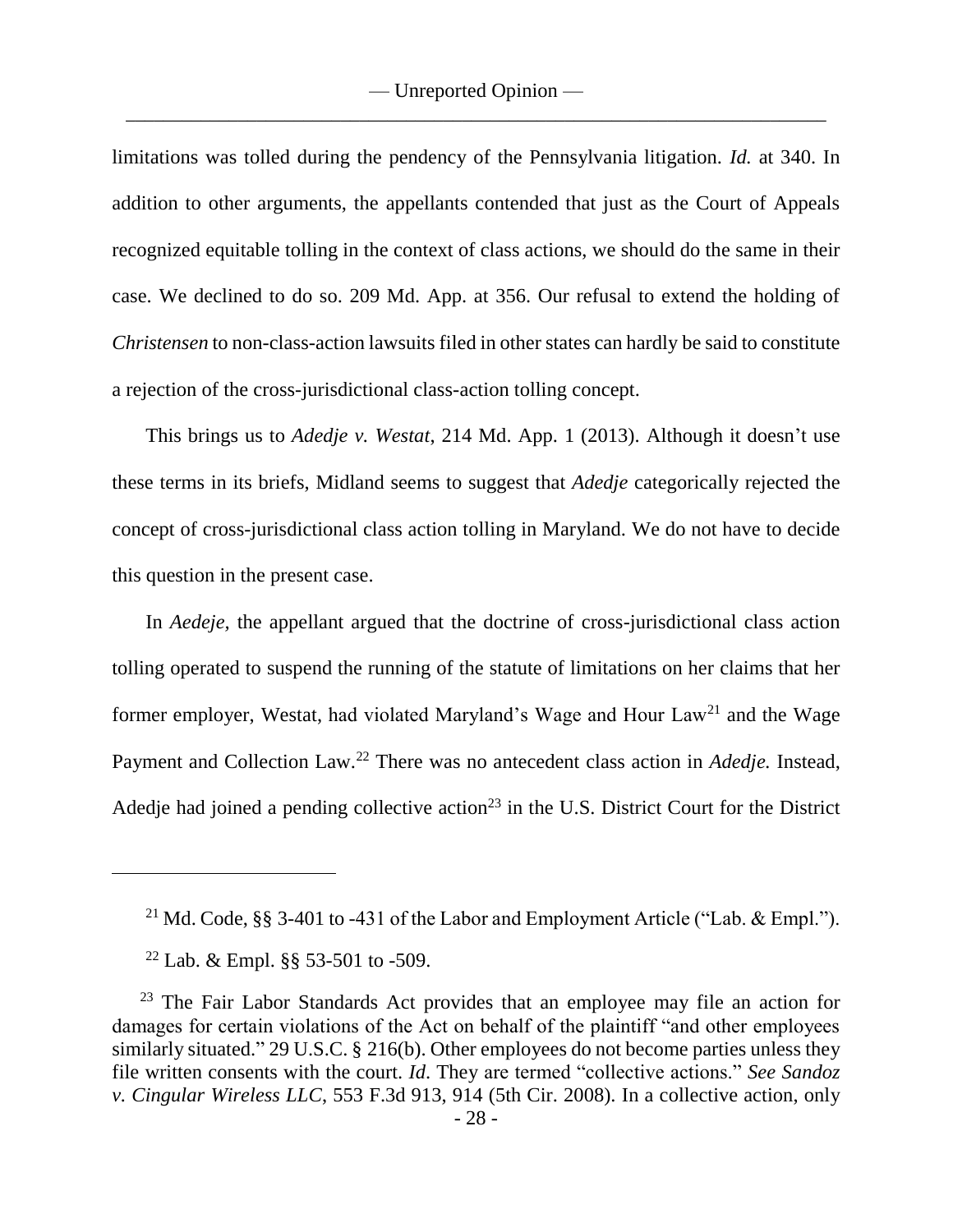of Maryland alleging that Westat the federal Fair Labor Standards Act and Maryland's Wage Payment and Collection Law. *Id.* at 6–7. The federal court concluded that the case was not appropriate for treatment as a collective action because it involved "an unmanageable assortment of individual inquiries," and then later dismissed Adedje's efforts to repackage the federal claims together with additional state law claims as a class action. *Id.* at 7. After the second dismissal, the Court granted Adedje leave to file an amended complaint within twenty days but instead she filed an action in Maryland court asserting that Westat had violated Maryland's Wage and Hour  $Law<sup>24</sup>$  and the Wage Payment and Collection Law.<sup>25</sup> The circuit court dismissed the action on limitations grounds. On appeal, Adedje asserted that the running of the Maryland state of limitations was tolled by a combination of 28 U.S.C. 1367(d) (the statute at issue in *Artis*) and crossjurisdictional class action tolling. *Id.* at 12–13. We did not agree.

similarly situated persons who affirmatively opt in as plaintiffs are bound by the court's judgment. *McKnight v. D. Houston, Inc*., 756 F. Supp. 2d 794, 808 (S.D. Tex. 2010).

However, after the opt-in process, the court must make a two-step determination as to whether the case should proceed as a collective action. The criteria for these decisions are analogous in some respects to those used in class actions. *See Syrja v. Westat, Inc.*, 756 F. Supp. 2d 682, 686 (D. Md. 2010) (summarizing relevant case law).

Adedje's appellate contentions did not distinguish between collective and class actions and, although we noted the distinction, 214 Md. App. at 19–20, for purposes of analysis we equated the two.

<sup>&</sup>lt;sup>24</sup> Md. Code, §§ 3-401 to -431 of the Labor and Employment Article ("Lab. & Empl.").

<sup>&</sup>lt;sup>25</sup> Lab. & Empl.  $\S$ § 53-501 to -509.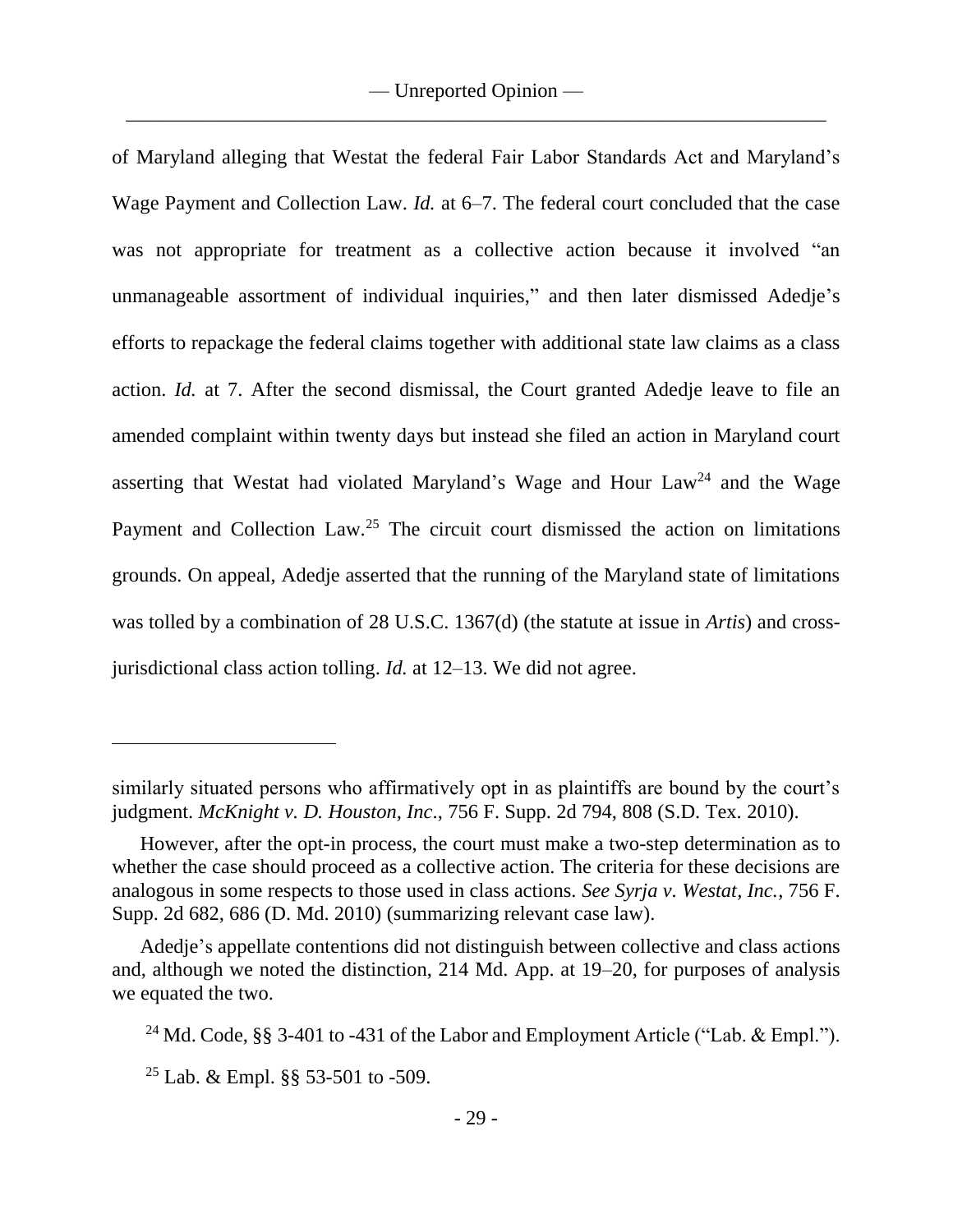We began our analysis by noting that:

Cross-jurisdictional class-action tolling is a rule whereby a court in one jurisdiction tolls the applicable statute of limitations based on the filing of a class action in another jurisdiction. We acknowledge that *Christensen* and *Antar* concern class action judicial tolling and cross-jurisdictional tolling respectively. However, we have not found any Maryland cases that have analyzed these topics together [and] *Christensen* did not analyze 28 U.S.C. § 1367 nor did it involve a class action filed in federal court and a subsequent individual claim filed in state court. While this issue is one of first impression in Maryland, *see Christensen*, 394 Md. at 255, n.9, ("We express no opinion as to whether we would recognize the doctrine of cross-jurisdictional class action tolling...."), "[t]he supreme courts of states that recognize class action tolling have split on the issue of whether to adopt cross-jurisdictional tolling.")

214 Md. App. at 18–19 (some citations and quotation marks omitted).

After surveying cross-jurisdictional class action tolling cases from throughout the

country, *id.* at 17–30, we concluded that:

Recognizing a tolling exception would assist in advancing the effectiveness of suits in other jurisdictions. However, this would deplete our judicial resources, and render our state the focal point for complainants whose class certifications were denied. Moreover, if we recognized an exception, our Courts would be at the mercy of other jurisdictions, waiting on them to rule on the cases.

*Id.* at 30.

Based in part on that conclusion, we then applied the five-factor test enunciated by the

Court of Appeals in *Christensen* to determine whether class action tolling applies in a

specific case:

(1) whether the plaintiff was a party to the prior action; (2) whether the action concerns the same facts, claims, defendants, and witnesses as the prior action; (3) whether the defendant was placed on notice of another claim being filed; (4) whether persuasive authority and policy exist that support use of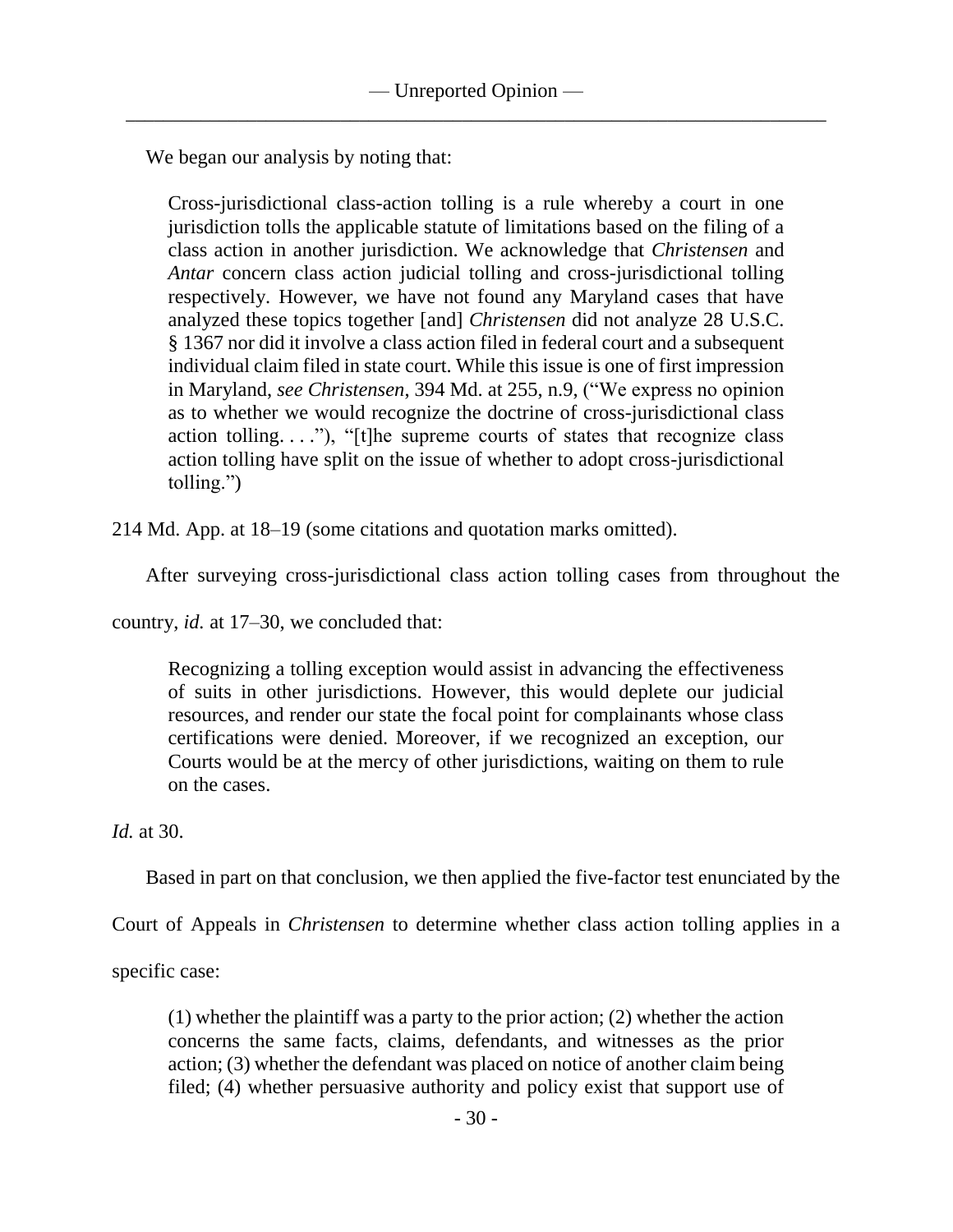the tolling exception; and (5) whether recognition of the exception harmonizes with the purpose of statutes of limitation.

*Id.* at 31.

We concluded that Adedje failed to demonstrate that she satisfied all of these factors. Although she was a party in the prior action and the federal and state actions involved the same facts, evidence, and witnesses, we held that her state-court action did not involve the same claims or parties because the collective action involved only the Fair Labor Standards Act claim and not the state-law claims. *Id.* at 30–31. As to the final two factors, we stated:

The two remaining questions are whether persuasive authority and policy considerations exist that support use of the tolling exception and whether recognition of the exception parallels with the General Assembly's statutes of limitation.

*Id.* at 31.

To answer these questions, we looked first to 28 U.S.C. § 1367(d) and interpreted it as providing a thirty-day window to file a state-court action after dismissal of the federal action. *Id.* at 31–32.<sup>26</sup> We noted that, when Adedje opted into Syrja's Fair Labor Standards Act claim, she had eight months to file a claim in Maryland courts asserting her state-law claims but did not do so. After the federal district court denied the motion for class certification on November 2, 2010, Adedje had a thirty-day window to file a state-court action pursuant to our interpretation of § 1367(d). Instead, she filed another class action

<sup>26</sup> This interpretation was not consistent with the Supreme Court's holding in *Artis* but *Artis* had not been decided.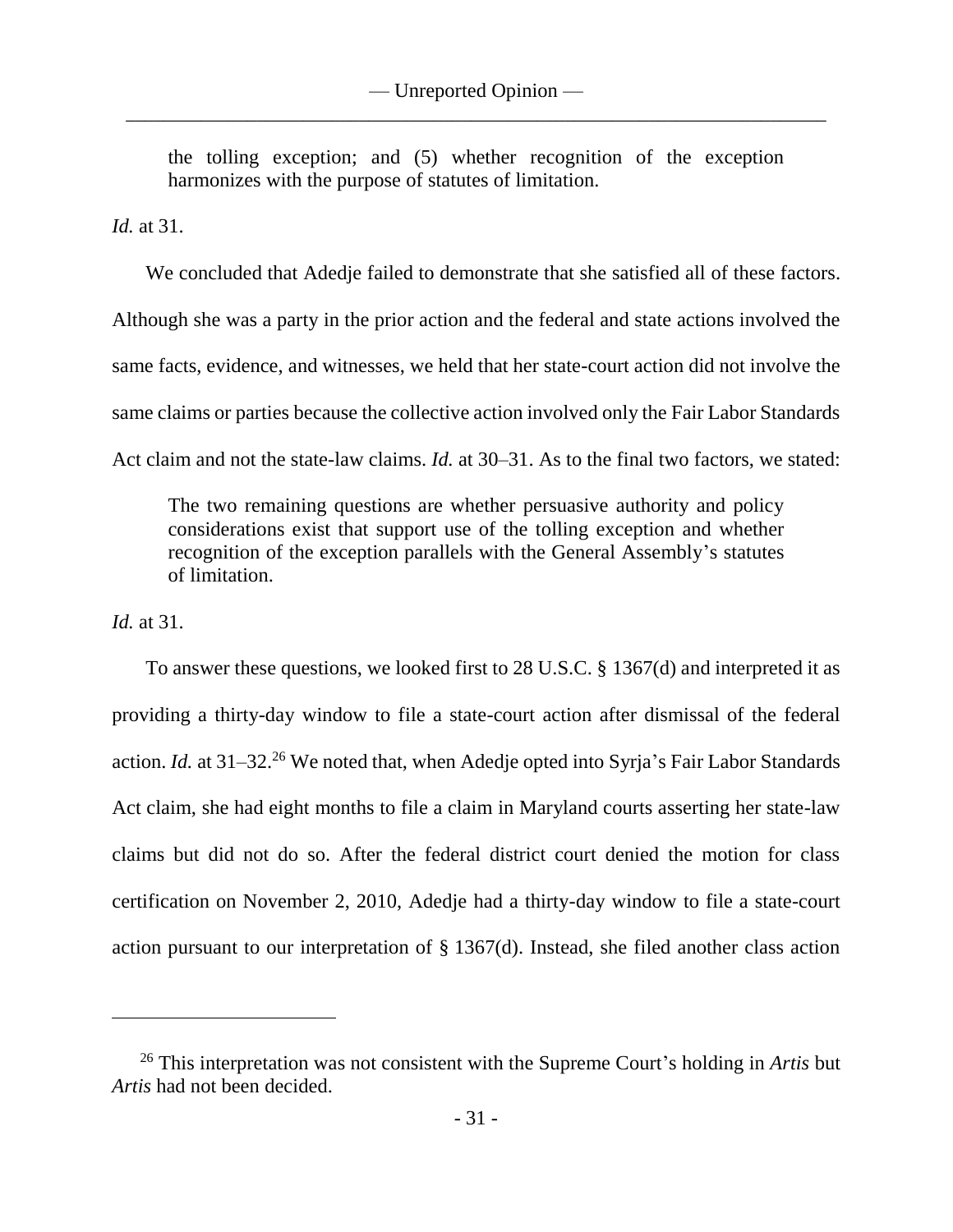claim. When the federal district court dismissed the second action, it granted her leave to file an amended complaint within twenty days but instead she filed her action in the Circuit Court for Montgomery County. *Id.* at 32–33. We concluded:

Additionally, appellant's claims were not the same as the claim she optedinto, and therefore, appellees were not placed on notice. Furthermore, there were no persuasive authority or policy considerations that existed, as recognition of an equitable tolling and cross-jurisdictional class action tolling exception neither harmonized with the purpose of 28 U.S.C. § 1367(d) nor Cts. & Jud. Proc. § 5–101.

*Id.* at 33.

Our analysis in *Adedje* suggests that *Christensen's* five-part test is to be applied on a case-by-case basis. For the purposes of our analysis, we can read *Adedje* as leaving open the possibility that there might be cases in which cross-jurisdictional class action tolling would be appropriate. But such a case would necessarily involve persuasive authorities and policy considerations different than those identified in *Christensen* and invoked in *Adedje*. This brings us back to the case before us.

In his briefs, Cain's treatment of *Adedje* is limited to the observations, without further explanation or citation, that our opinion in that case "was expressly limited to a factual situation not present in this case" and that our opinion "contained [an] express limitation . . . to the claims before that court." He does not explain how the facts in Cain's case are different from those in *Adedje* and, more importantly, why those differences should matter. Moreover, Cain does not address how he meets *Christensen's* five-element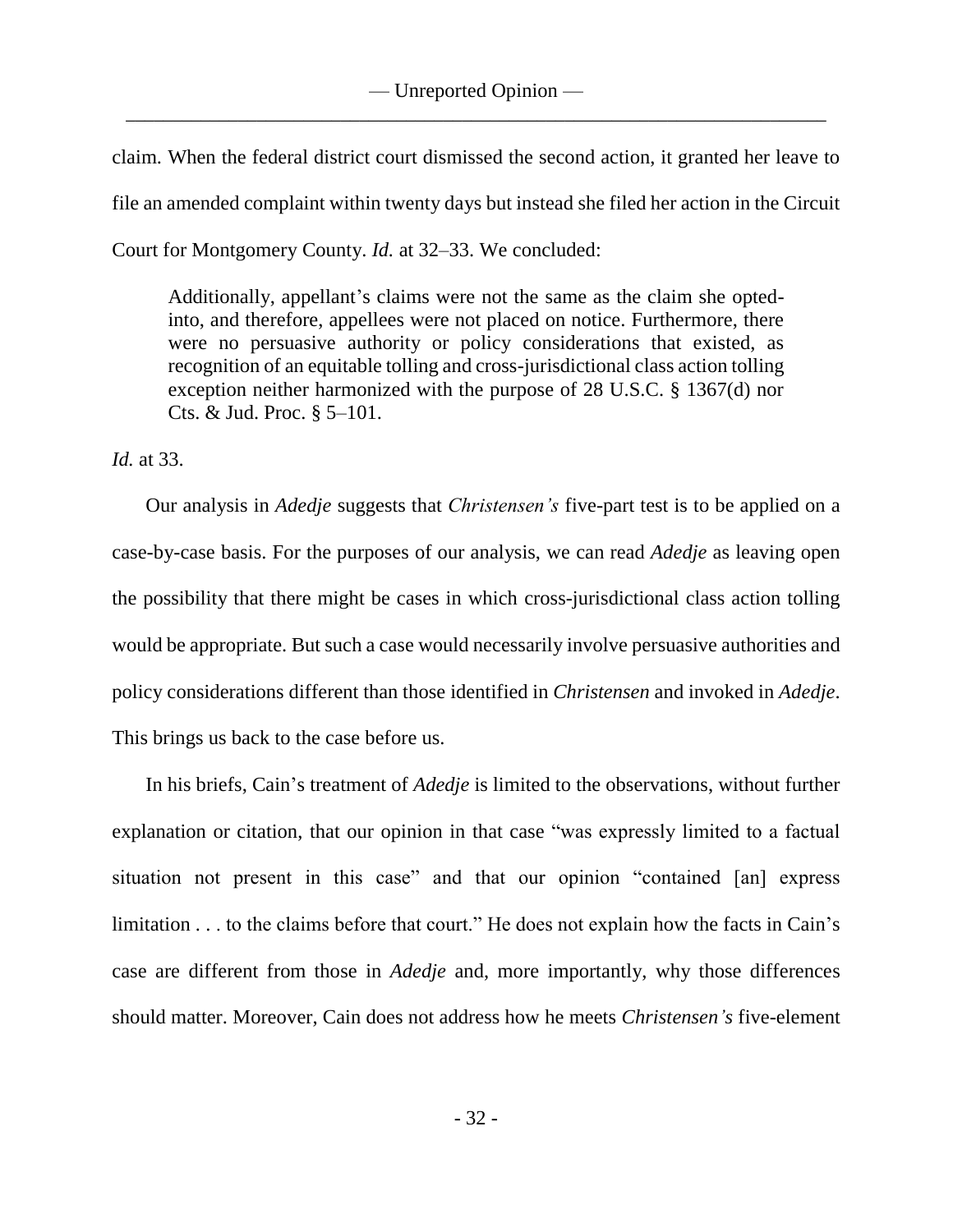test for class-action tolling. Nor does he point us to persuasive authority or policy considerations that could be a basis to distinguish the present case from *Adedje*.

Cain's failure to come to grips in any substantive fashion with our analysis in *Adedje*  constitutes a waiver of his contention that *Adedje* is not applicable to this case. *See* Md. Rule 8-504(a)(5) (briefs must contain "[a]rgument in support of the party's position on each issue"); *HNS Dev., LLC v. People's Counsel for Baltimore County*, 425 Md. 436, 459 (2012) ("The brief provides only sweeping accusations and conclusory statements [and] we are disinclined to search for and supply HNS with authority to support its bald and undeveloped allegation[.]"

Cain does argue that *Artis* requires a different result, but *Artis* was not a class-action case and did not address class-action tolling. He points to no authority for the proposition that 28 U.S.C. § 1367(d) requires a state court to recognize cross-jurisdictional class-action tolling.<sup>27</sup> There is no basis for us to hold that the circuit court erred in declining to apply cross-jurisdictional class-action tolling to Cain's claims.

 $27$  Midland correctly points out that Cain sought to have his action certified as a class action. In doing so, it asserts that Cain "forfeited any right to claim *American Pipe* tolling." Midland directs us to *China Agritech, Inc. v. Resh*, \_\_\_ U.S. \_\_\_, 138 S. Ct. 1800, 1811 (2018). In that case, the Court considered whether, under the *American Pipe* line of cases, after "denial of class certification, may a putative class member, in lieu of promptly joining an existing suit or promptly filing an individual action, commence a class action anew beyond the time allowed by the applicable statute of limitations?" *Id.* at 1804. The Court's answer was succinct:

Our answer is no. *American Pipe* tolls the statute of limitations during the pendency of a putative class action, allowing unnamed class members to join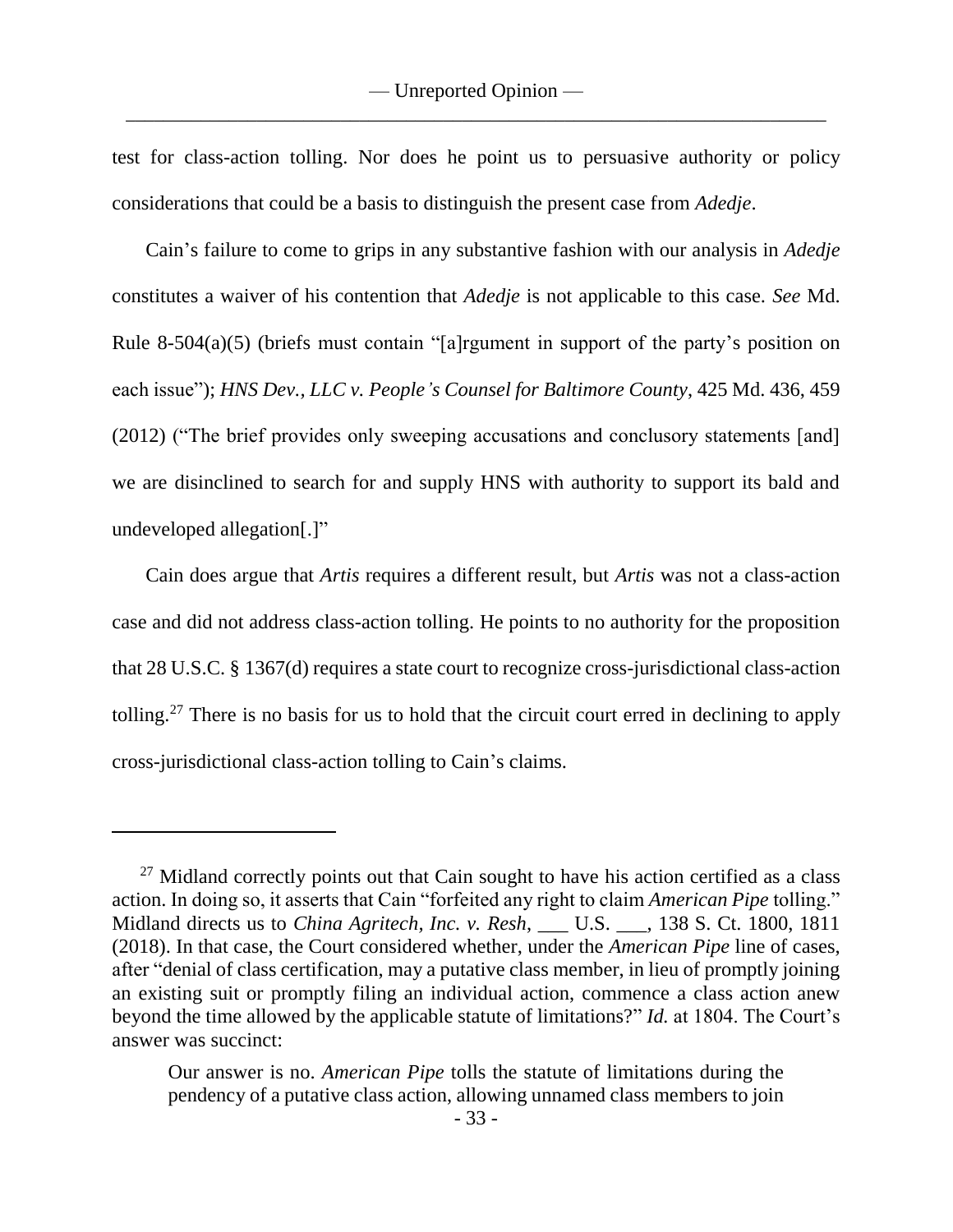# **3.** *Finch III* **and Cain's remaining claims**

We believe that the Court's analysis and holdings in *Finch III* dispose of the parties' remaining contentions. Therein, the Court of Appeals held that, during the time period relevant to the case before us, debt purchasers such as Midland and LVNV Funding were required to obtain licenses from the Maryland Collection Agency Licensing Board before attempting to collect debts either directly or through surrogates. 463 Md. at 602–06. The Court also held that, absent a failure of fundamental jurisdiction, judgments in Maryland are neither void nor subject to collateral attack. *Id.* at 611. This holding applies to Midland's judgment in the collection action. Finally, the Court held:

An unlicensed debt collector who, in the furtherance of its business, attempts to collect a debt through litigation unquestionably is attempting to enforce a right that, *for it*, does not exist. [Com. Law § 14-203], also part of MCDCA states that "[a] collector who violates any provision of this subtitle is liable for any damages proximately caused by the violation, including damages for emotional distress or mental anguish suffered with or without accompanying physical injury." *Mostofi v. Midland Funding*, 223 Md. App. 687, 702–03, (2015). It is hard to imagine, notwithstanding LVNV's importuning, a clearer expression of an intent to provide a private remedy for the violation of MCALA—a remedy that permits recovery of "any damages," including for emotional distress.

*Id.* 

the action individually or file individual claims if the class fails. But *American Pipe* does not permit the maintenance of a follow-on class action past expiration of the statute of limitations.

Because we conclude that Cain's claims for damages action fail on limitations groundsand that the holdings of *Finch III* address the parties' remaining contentions, it isn't necessary for us to consider how *China Agritech* might apply in Maryland.